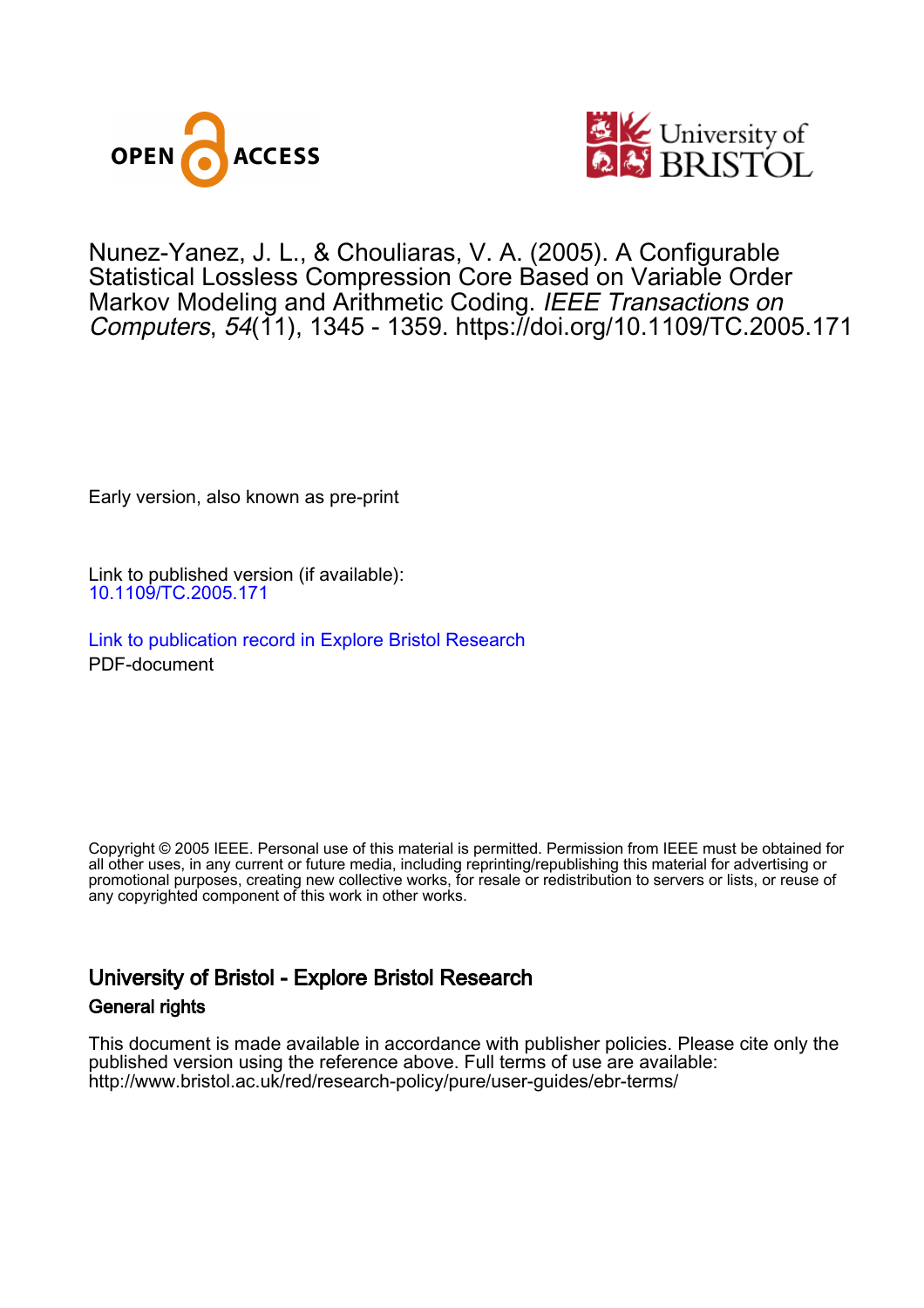A Configurable Statistical Lossless Compression Core Based on Variable Order Markov

Modelling and Arithmetic Coding

Jose Luis Nunez-Yanez*,* Department of Electronic and Electrical Engineering, University of Bristol, BS8 1UB, UK, e\_ mail:j.l.nunez-yanez@bristol.ac.uk, Vassilios Chouliaras, Department of Electronic and Electrical Engineering, University of Loughborough, LE11 1TU, UK, e\_mail: v.a.chouliaras@lboro.ac.uk

**Abstract— This paper presents a practical realisation in hardware of the concepts of variable order Markov modelling using multi-symbol alphabets and arithmetic coding for lossless compression of universal data. This type of statistical coding algorithms has long been regarded as being able to deliver very high compression ratios close to the information content of the source data. However, their high computational complexity has limited their practical application in embedded environments such as in mobile computing and wireless communications. In this work a hardware amenable algorithm named PPMH and based on these principles has been developed and its architecture and implementation detailed. This novel lossless compression core offers innovative solutions to the computational issues in both stages of modelling and coding and delivers high compression efficiency and throughput. The configurability features of the core allow efficient use of the embedded SRAM present in modern FPGA technologies where memory resources range from a few kilobits to several megabits per device family. The core has been targeted to the Altera Stratix FPGA family and performance, coding efficiency and complexity measured for different memory configurations.** 

**Index Terms— Markov modelling, statistical compression, lossless compression, arithmetic coding.** 

## I. INTRODUCTION

The past 5 years have witnessed an explosion in wireless networking demand and capability mainly motivated by the huge success of handheld and mobile devices such as cellular phones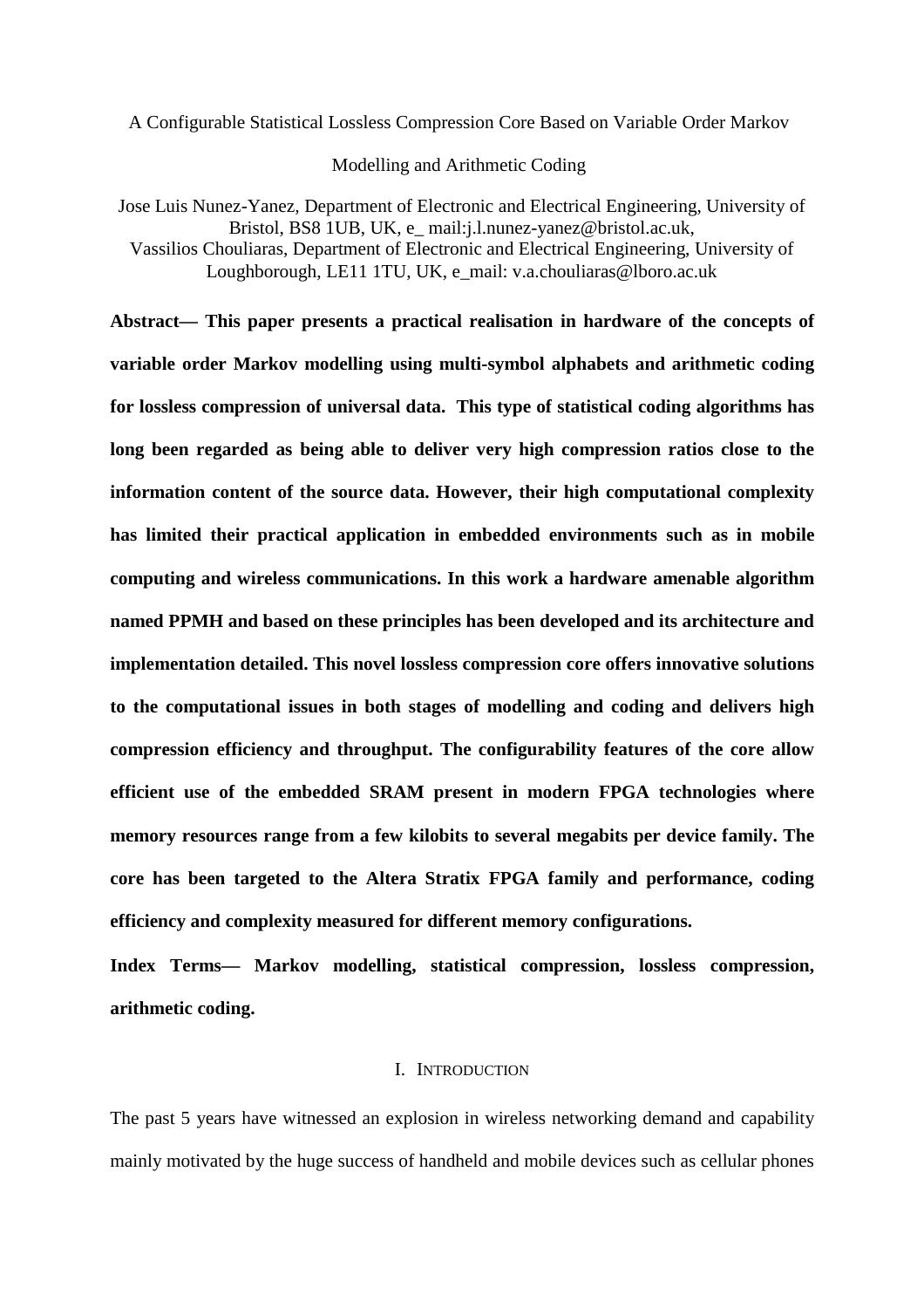and Personal Digital Assistants (PDA) [1]. Wireless networks deliver the power and freedom of mobility at the expense of lower bandwidth and reliability (packet loss) when compared to their wired counterparts. Lossy Data compression is already heavily utilized in voice and video signals and global standards exist such as MPEG4 [2] for video or G729 [3] for voice. These methods, because of their lossy nature, cannot be applied to general data such as text, html content, database information or application data and binaries since exact reconstruction of these data types is mandatory after decompression. Advanced Lossless data compression for this application area can reduce bandwidth requirements significantly and simultaneously deliver energy savings of great importance in mobile computing. Energy savings can be achieved as long as the energy cost of transmitting a block of data are higher than those associated with compressing it and transmitting the resulting compressed block. This paper presents a practical realisation of a high-order Markov model and associated arithmetic coder in the form of a compression IP core able to deliver high throughputs and compression ratios superior to classical dictionary-based algorithms such as GZIP and WinZIP.

## II. BACKGROUND

Current lossless data compression technology makes a distinction between dictionary-based and statistical-based algorithms [4]. Dictionary-based compression has been traditionally more popular in software and hardware due to its inherent simplicity. Examples of dictionarybased compression implementations in software are the popular WinZIP or GZIP algorithms commonly used for archiving and distributing large amounts of data in desktop systems. Also, the hardware devices available from leading companies such as IBM [5], AHA [6] and HiFn [7] microelectronics use dictionary-based compression methods based on the original LZ77 [8] and LZ78 [9] algorithms. Statistical compression is not so popular, although it is recognised as able to offer superior compression ratios [10]. However, this has been only achieved with complex software implementations [11] that consume vast amounts of memory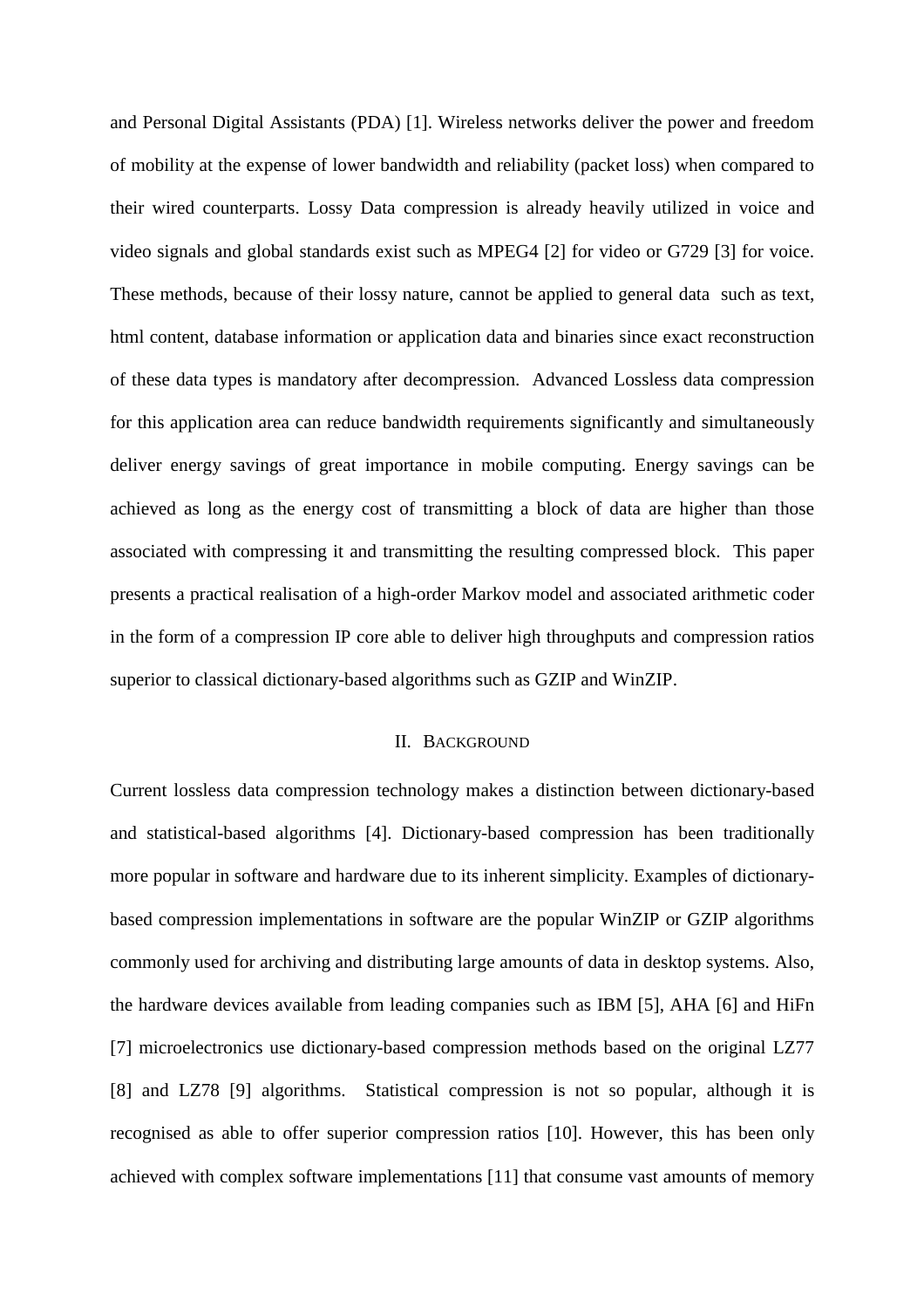and have very low throughputs, in the range of thousands of CPU cycles per byte. This means that power-hungry, Pentium 4 class microprocessors running at GHz rates are needed to provide the computing power to run these advanced statistical algorithms in real time. This combination of complex software and complex microprocessor solution is unsuitable for battery-power wireless devices or embedded systems. Few statistical hardware compressors have been reported in the literature. A particularly successful example is the IBM Q-Coder [12] device targeted to the compression of black and white fax images. This chip is based on a simple high-order  $(7<sup>th</sup>)$  fixed binary model since only two possible symbols are present in the input data source. It will therefore offer poor compression if it is used with data of unknown nature in an application domain such as wireless networking. The fixed-order model is viable with a binary alphabet because no escaping [4] can take place to lower orders since both possible symbols (black or white pixel) always have a probability higher than 0. Assigning a probability *p* to one of the symbols automatically assigns the rest *1-p* to the other so a single count must be stored and manipulated. The binary alphabet considerably simplifies the algorithm and hardware design although it cannot efficiently extract the redundancy present in general data which is typically of a byte-oriented nature. This device achieves a throughput of 64 Mbits/second implemented in the CMOS 5S (0.35 um) technology from IBM. The work conducted by the Taiwanese team leaded by Professor Jou has also investigated a similar concept of combining a fixed high-order binary model with an arithmetic coder [13]. The model order is increased from  $7<sup>th</sup>$  to  $10<sup>th</sup>$  order and additional tuning steps are added to improve compression efficiency. Efforts at using a byte-based alphabet have been limited to  $0<sup>th</sup>$  order context-free models due to their complexity. The results shown by the Spanish team led by Prof. Bruguera [14] showed that the compression efficiency of this simple model cannot compete with dictionary-based compression. Similar results are presented by other researchers in the area [15,16]. Research performed by the New Zewland team led by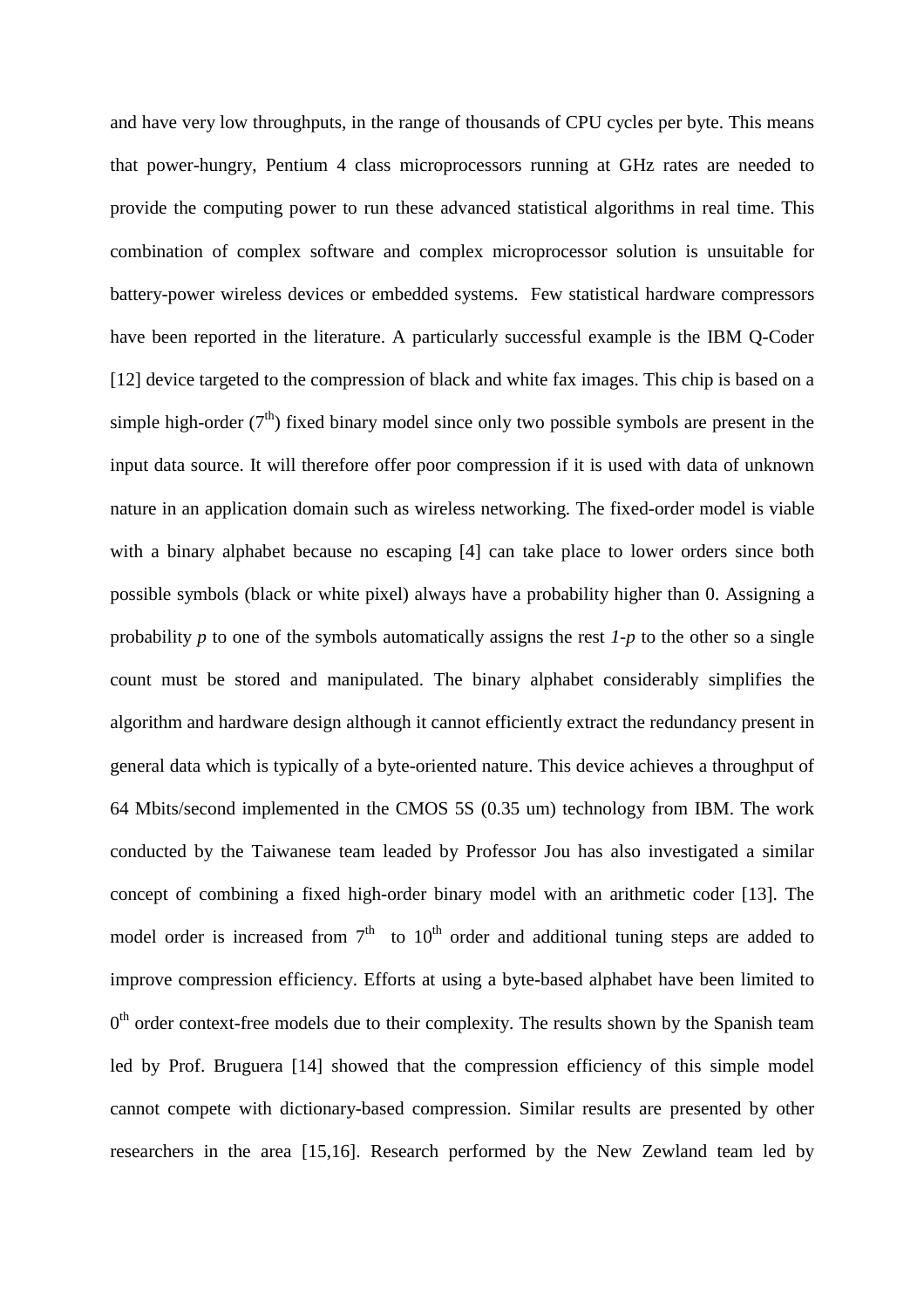professors Cleary and Witten [17] has shown the power of blending several model-orders using multi-symbol alphabets and arithmetic coding in the PPM (Prediction by Partial Matching) class of lossless compression algorithms.

#### III. ALGORITHM OVERVIEW

Statistical coding is based on performing predictions on symbol distribution and then coding the most probable symbols with fewer bits. Variable order Markov modelling exploits the fact that a prediction can be made with much more certainty by observing the symbols that preceded the current symbol. The symbols used for the prediction are called context while their number is called model order. The proposed compression system identifies three different processing stages. The first processing stage is context modelling followed by probability estimation and finally arithmetic coding. The first two stages correspond to the variable-order Markov Model while the arithmetic coding module obtains a compressed bit stream using the probability data provided by the model. Fig. 1 shows a detailed data flowchart of the different stages involved in the proposed data compression process that will be described over the following sections. Our novel hardware amenable compression algorithm has been named PPMH (Prediction by Partial Matching in Hardware).

## *A. Context modelling overview*

The upper section of Fig. 1 shows the main steps associated with context modelling in the PPMH algorithm. During context modelling a finite number of symbols (model order) that preceded the current symbol and constitute its context are searched in a context tree built dynamically as more data is seen. The first symbol to be searched is the symbol that preceded the current symbol and corresponds to order 1. Order 0 is located at the root of the context tree and no searching is required.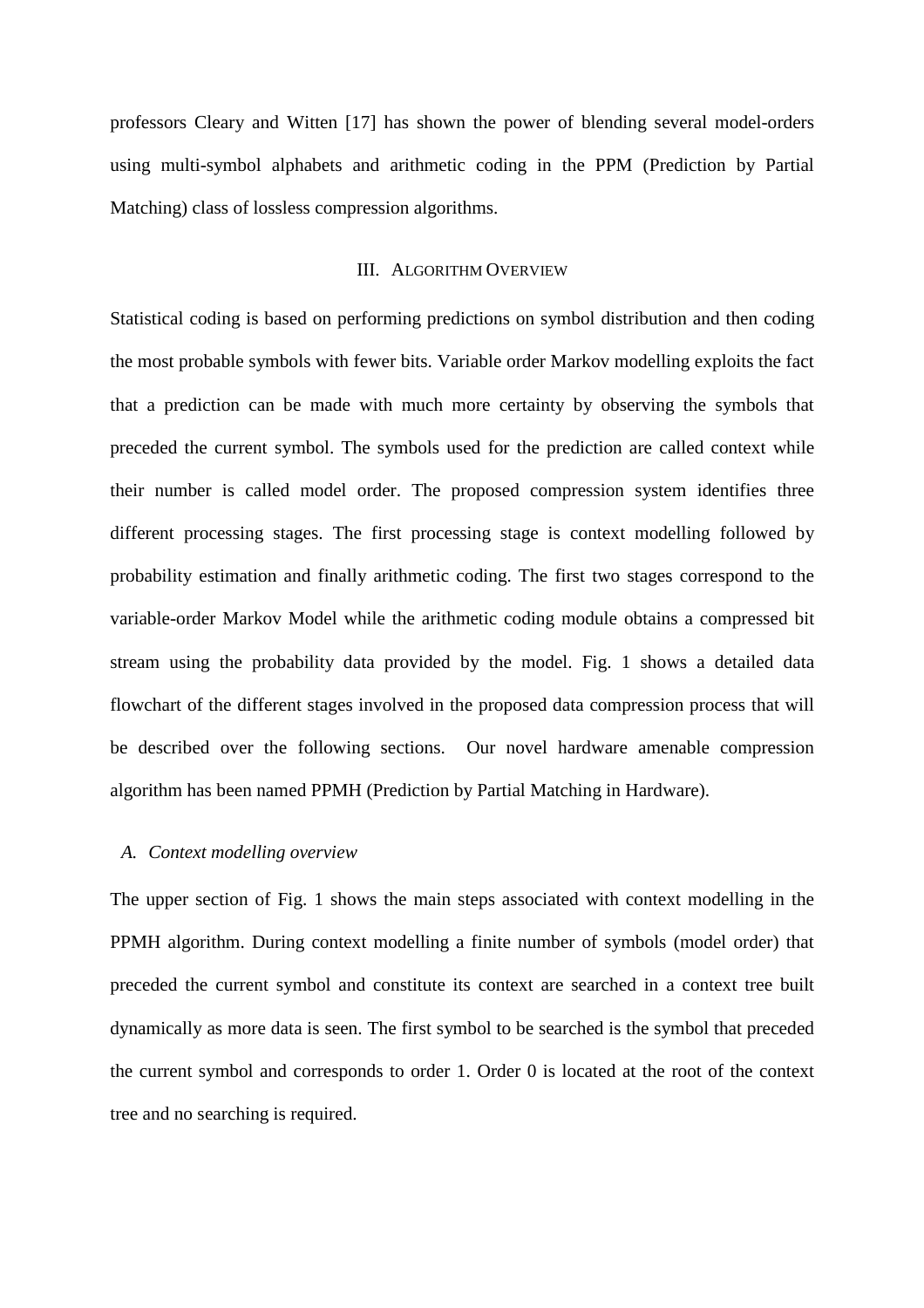

**Fig 1. Detailed Flow Chart of Statistical Compression Algorithm** 

Three different outcomes are possible from context searching:

- *1. Context symbol found.*
- *2. Context symbol not found but free context entry found.*
- 3. *Context symbol not found and free context entry not found.*

Outcome 1 means that the search operation was successful and the process is repeated for the next higher order until the maximum model order is reached or outcomes 2 or 3 are reached.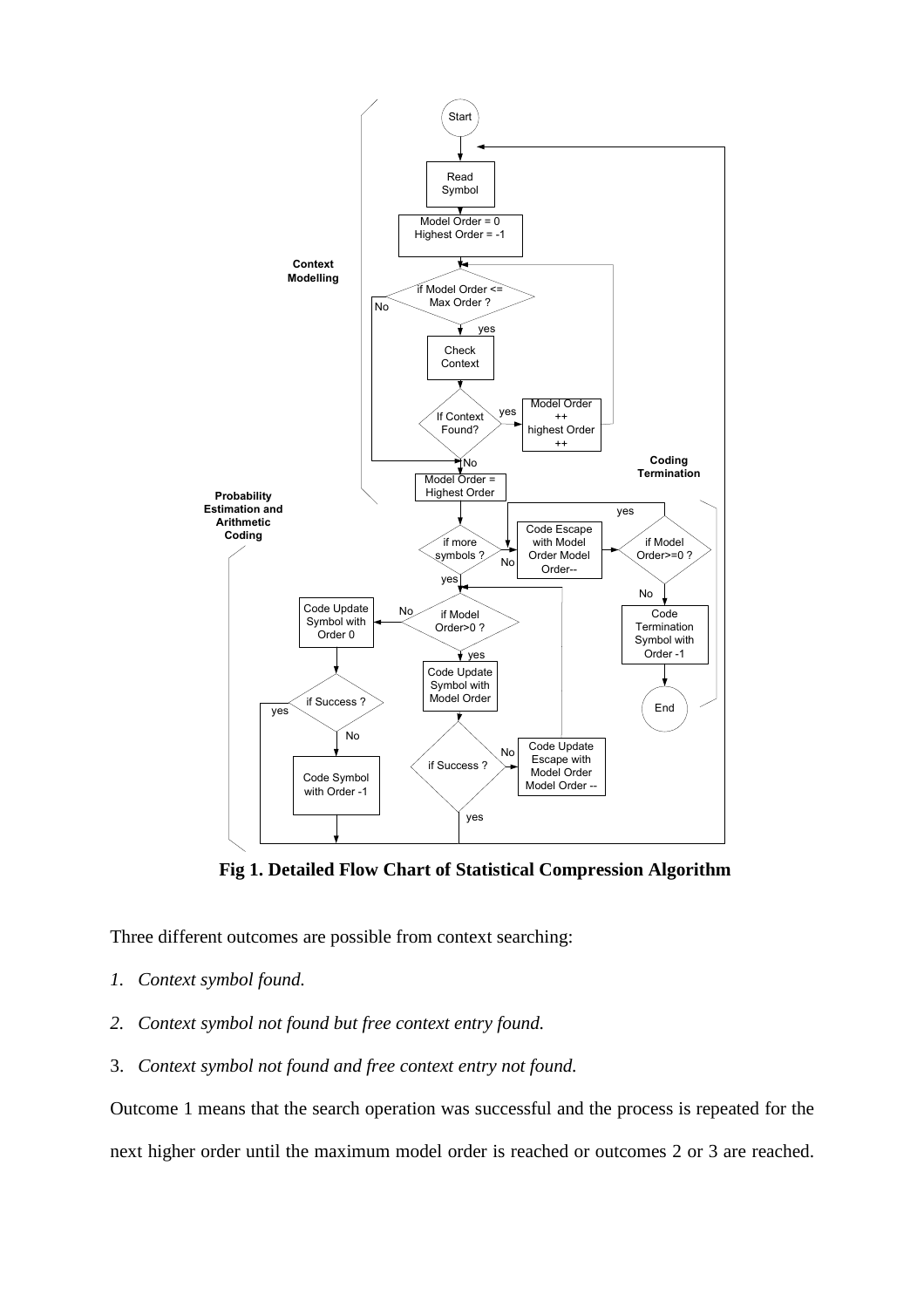Outcome 2 means that a new context symbol can be inserted effectively increasing the context tree size. Each context tree node contains a pointer to the context area that stores all the probability data plus any required control bits. To speed up the context modelling stage the maximum number of nodes in the context tree and the number of available context areas are not equal. There are 25 % more entries in the context tree than contexts areas physically present (memory allocated) in the algorithm. This means that outcome 2 could be reached but no context area could be available to be assigned to the context tree node. This event will also result in a condition equivalent to outcome 3. Outcome 3 will be reached when the search function is unable to reach outcome 1 or outcome 2 in a predetermined number of search cycles. The number of search cycles is limited to reduce the cycle cost of context modelling and avoid infinite search loops. Once context modelling of a particular symbol completes the next phase of probability estimation starts.

## *B. Probability estimation overview*

Probability estimation extracts the context area indices from the contexts nodes maintained by the context modeller and uses them as pointers to the memory area holding the probability information. The probability estimator starts with the highest model order reached during context modelling and tries to obtain a valid prediction for the current symbol with that context. Success is achieved as long as the current symbol has a probability value larger than 0 in that particular context. Otherwise an escape event is coded and the algorithm tries to use the next lower order until model order 0 is reached. Model order 0 is also allowed to fail and generate an escape if the symbol has not been seen before. In this case order –1 is used where all the symbols get a probability larger than 0 and equal to 1/alphabet\_size. The probabilities in order –1 are fixed and probability estimation can never fail. Immediately after probability estimation the algorithm increases the prediction value of the current symbol over all the contexts that have been used except for order -1. The objective of the algorithm is to use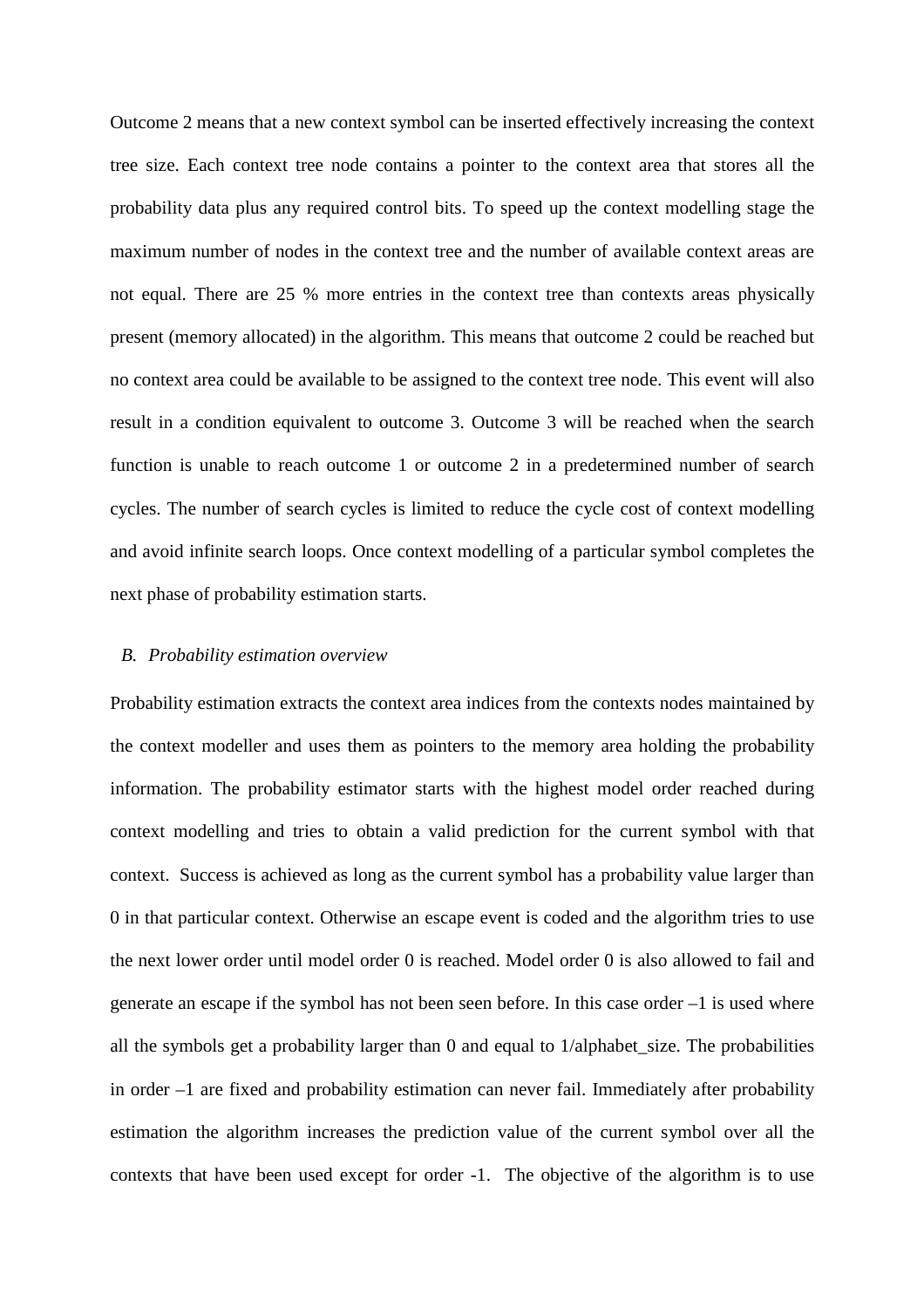always the highest possible order where probabilities tend to be more skewed and generate higher compression ratios. Lower orders typically accommodate more symbols and distribute the available range over all of them. The probability data obtained during this stage is finally forwarded to the arithmetic coder that uses it to generate an optimal compressed bit stream.

### *C. Arithmetic Coding*

The final stage of the coding process is arithmetic coding. The arithmetic coder is based on a software algorithm known as the Z-coder and developed by AT&T labs [18] as a generalization of the Golomb/Rice coder for lossless coding of bilevel images. Golomb/Rice coding is used to code a run of *r* consecutive occurrences of a most probable symbol (MPS) followed by a single occurrence of a least probable symbol (LPS), using a parameter *m* to control how many MPS symbols fit in one bit of code and also how many bits of code are required to code a LPS symbol. The code has two components: the first component is *r/m 1's*, followed by a single 0, while the second component is *r mod m*, coded as an ordinary binary number with  $log_2(m)$  bits. Although easy to implement, the limitation of Golomb codes is that the chosen parameter *m* is only good for a single probability distribution but a general compression system has to be able to deal with arbitrary sequences of events with different probabilities. The Z-coder aims to solve this limitation. Z-coding is the same as Golomb coding with the advantage that the parameter *m* can be changed for each symbol being coded. The extra complexity of the algorithm is small and more details can be found in the original paper [18]. Our work has focused on maintaining the simplicity of the Z-coding algorithm while increasing its suitability for hardware implementation. The resulting MZ-coder balances the complexity of coding the MPS and LPS symbols, simplifies the precision of the arithmetic and handles special hardware borrow conditions while maintaining coding efficiency and achieving high performance.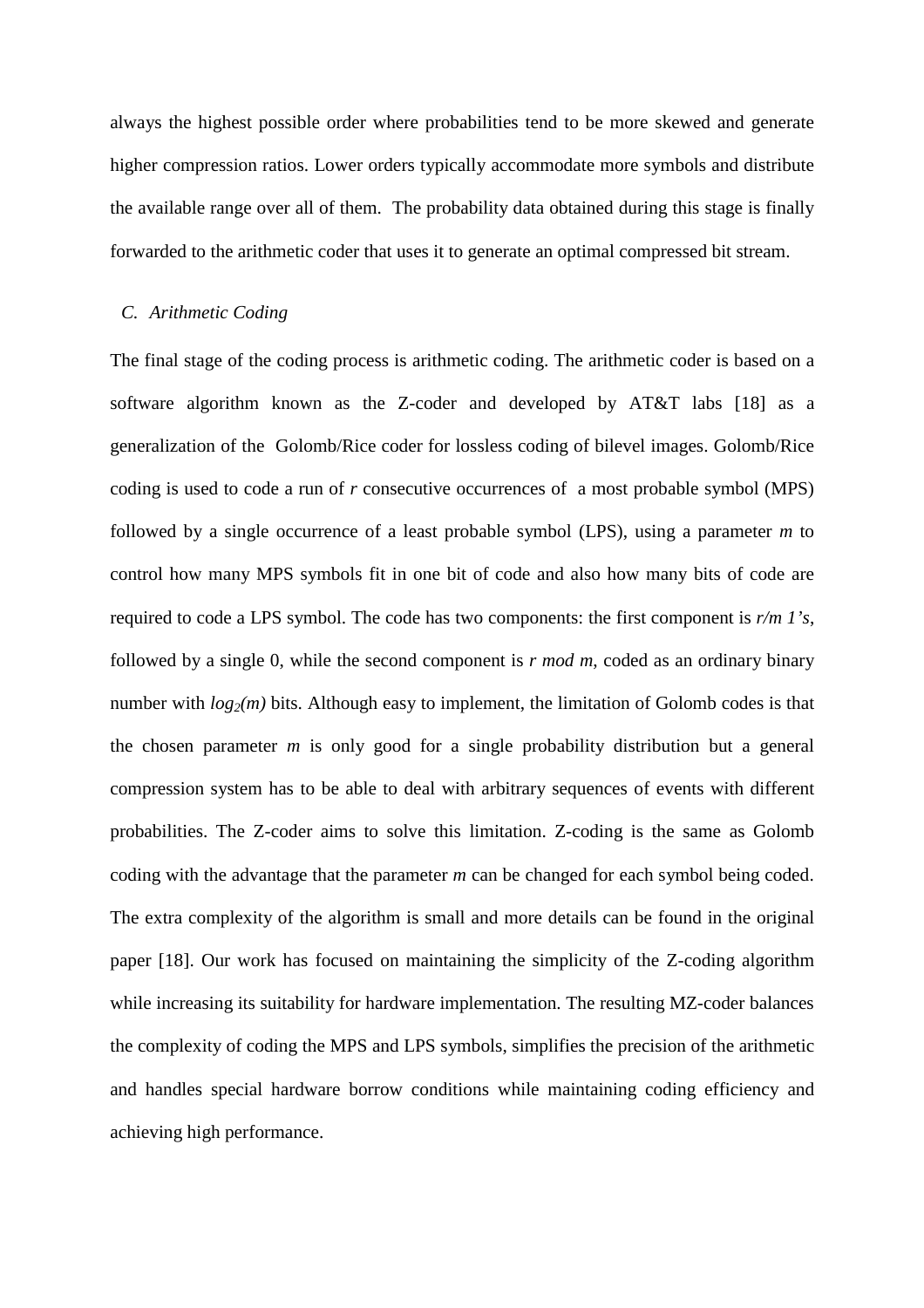#### IV. CODING TERMINATION

 A particular case that deserves special attention is how to indicate to the decoder that all the symbols have been decoded and the process must stop. A simple solution will be to insert a header in the compressed file that will indicate the total number of symbols that must be recovered after decompression and let the decoder use this value to control the reconstruction process. The problem is that this assumes that the coder either knows how many symbols are in the uncompressed data block before compressed data can be output or buffering of the whole compressed data block must take place before transmission can start. Both alternatives increase latency and hardware complexity. The solution we propose is the insertion of a special bit sequence at the end of the compressed bit stream so that it can be identified as a flag signalling the decoder to stop decoding bits. Adding a new symbol to the alphabet for this purpose increases complexity and wastes range (degrading compression) since this special symbol is used only once per data block. A more efficient solution adopted in this work is to use the features of the variable-order Markov model to generate a bit sequence that cannot take place during normal coding operations and can be easily detected by the decoder. An explanation of the developed mechanism follows. Each time order 0 is used by a particular symbol that symbol is chosen as the current *virtual* termination symbol. This means that the termination symbol is not constant but changes as different symbols make use of order 0. The probability of the termination symbol in order 0 is guaranteed to be larger than 0 since the update sequence increases it after the symbol is coded. Therefore, if the algorithm codes this termination symbol using a special sequence that escapes through all the orders including order 0 and finally codes it in order –1 an abnormal output is generated. The decoder can detect this abnormal output and interpret it as an *end of block* flag. The reason that this mechanism works is that if the termination symbol is being coded as a normal symbol (not to *indicated end of block*) it would have been stopped at least by order 0 and order –1 would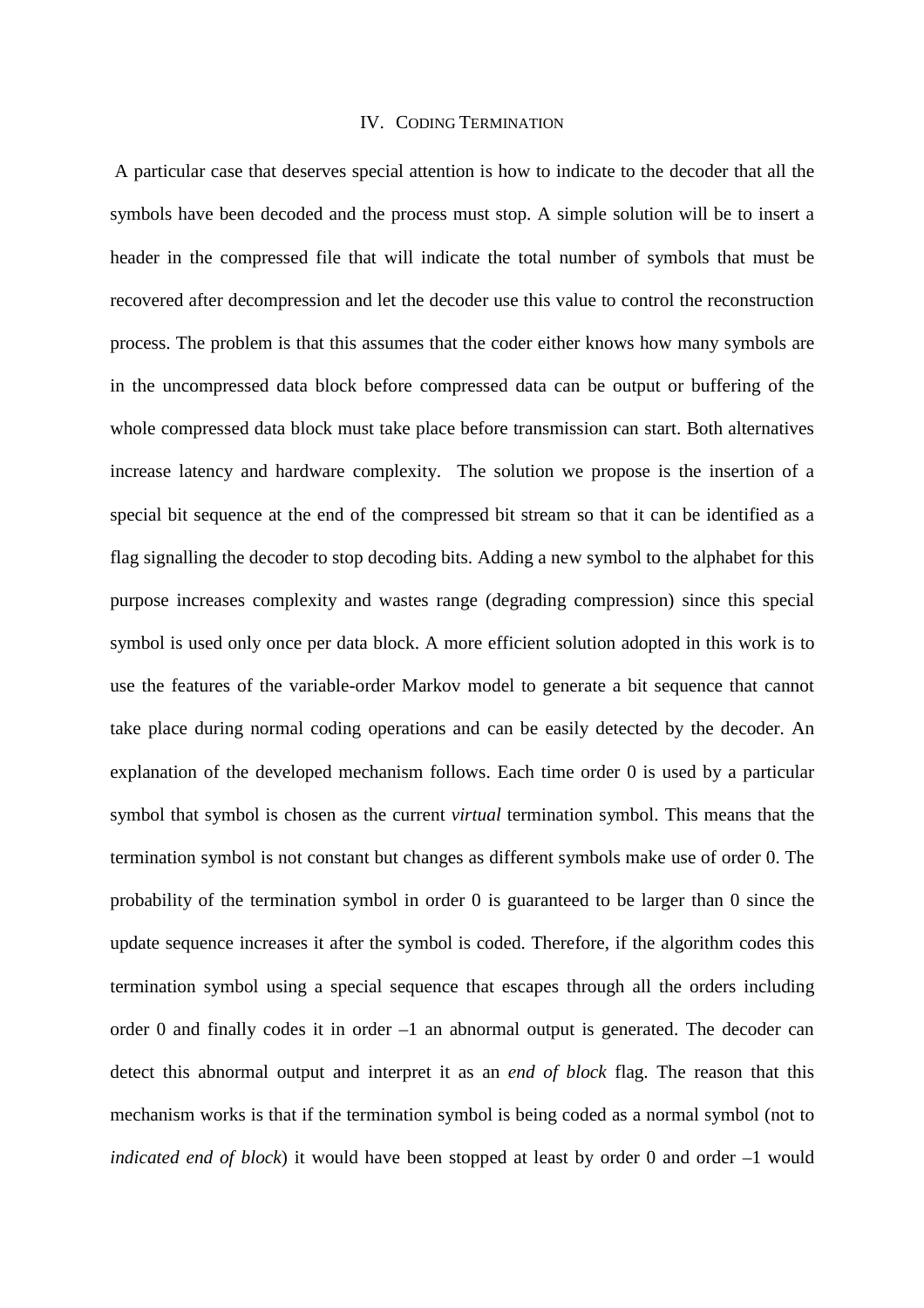have never been reached. This mechanism is illustrated in Fig. 1 when the *if more symbols*  decision takes the *no* branch.

## V. CORE OVERVIEW.

The compression core that implements the PPMH algorithm described in the previous also sections consists of 3 main modules: context modelling, probability estimation and arithmetic coding. The main characteristic that enables the efficient mapping of all the algorithm features into hardware gates is the decomposition of the coding of each symbol into a sequence of binary coding events. This means that the core operates logically at the symbol granularity level but physically at the bit level. Consequently, the hardware only needs to support operations at the bit level although compression is unaffected by maintaining a model operating with a multi-symbol alphabet. The first implementation of the PPMH compression algorithm uses a byte-based alphabet (256 different symbols) and has been named Byacom-1 [25]. The architectural, performance and complexity details of Byacom-1 are described over the following sections.

### VI. STATISTICAL MODELLING ARCHITECTURE

## *A. Context Modelling*

Fig. 2 shows a simplified diagram of the context modeller. The context FIFO stores the symbols that preceded the current symbol and form its context. The FIFO width is 1 byte to match the width of the symbol while its length is configurable and depends on the maximum model order (Fig. 2 assumes model order 3 for illustration purposes). The hardware implementation of the context modeller is based on a hashing tree that enables fast search operations with low complexity. The tree is stored in standard SRAM memory and maintains its logical structure using a pointer mechanism.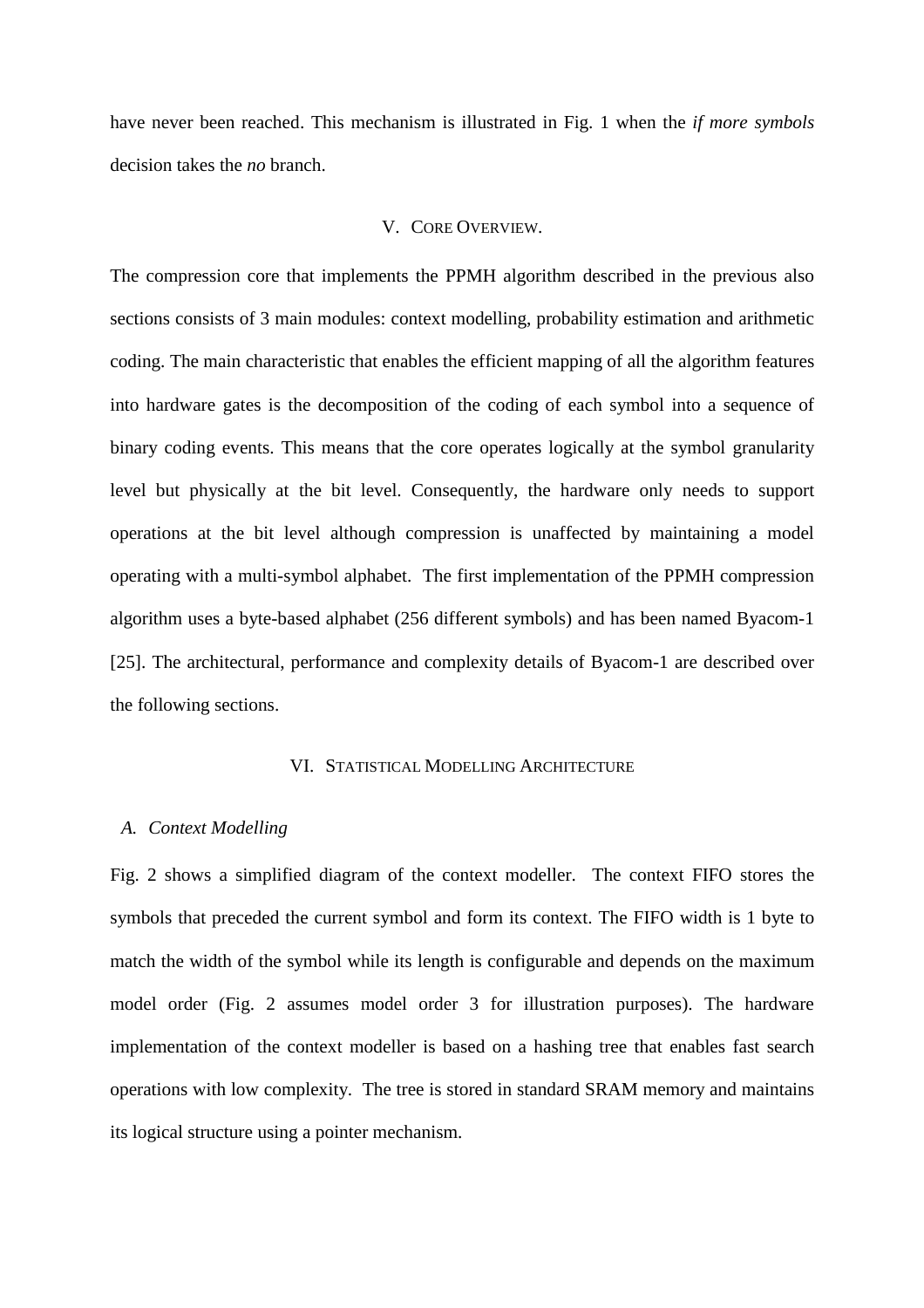

**Fig 2. Context Modeller Architecture** 

The hashing shift and the XOR gate in Fig. 2 are used to generate an index to be used to address the SRAM memory that stores the context tree. The tree memory is divided into three sections. Section 1 stores the context area memory address where the probability data for that particular tree node can be found. The other two sections implement the pointer mechanism that maintains the logical structure of the tree. Section 2 stores the context area index of the tree node parent of the current node in the tree structure. Section 3 stores the context symbol stored at the current tree node. Table 1 illustrates the contents of the 3 sections of the tree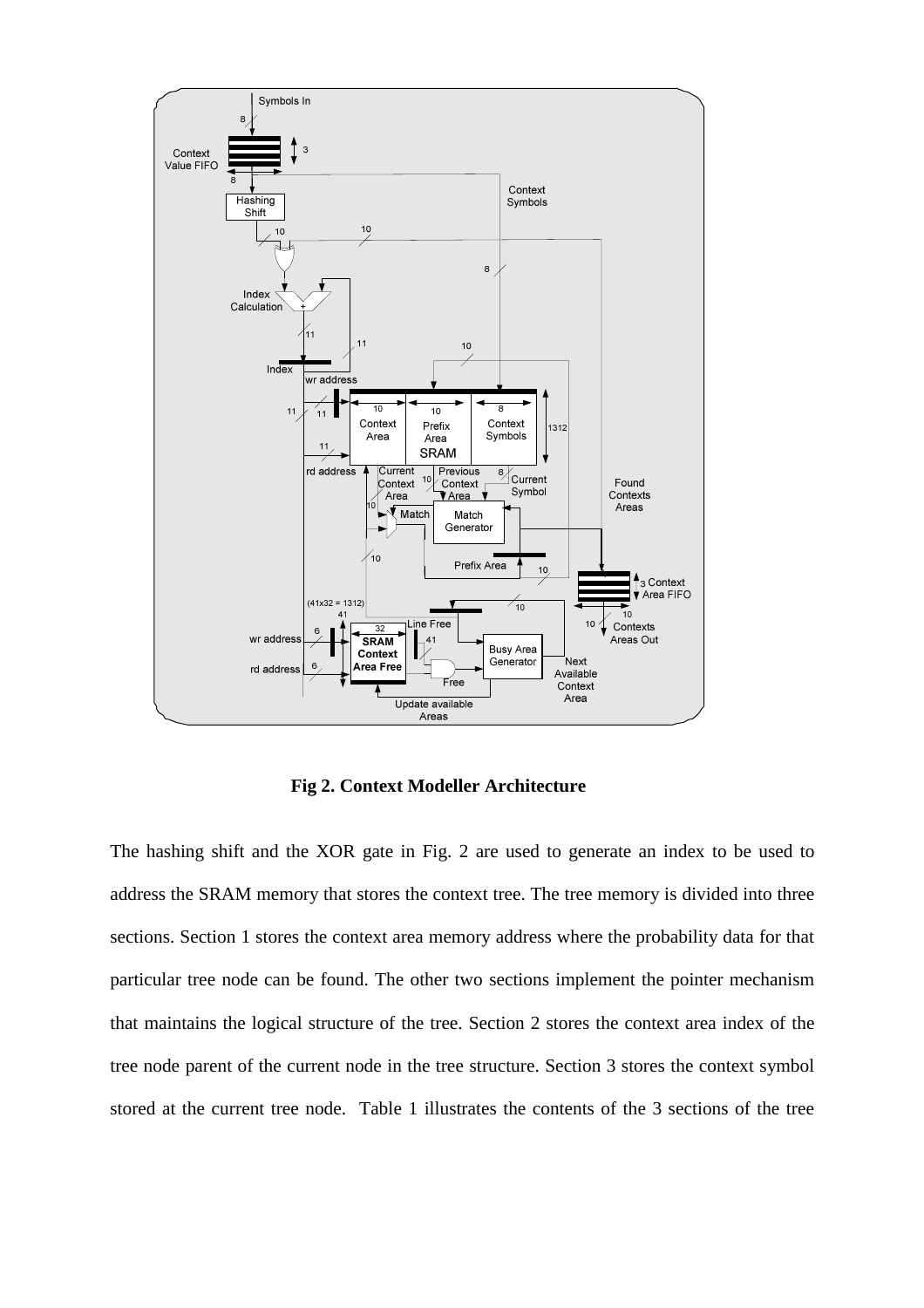memory after the sequence *"aaacaaaccab"* has been processed. The corresponding logical tree structure is shown in Fig. 3.

| <b>Memory</b>           | <b>Context Area</b> Prefix Area |                  | <b>Symbol</b> | <b>Order</b>   |
|-------------------------|---------------------------------|------------------|---------------|----------------|
| <b>Address/index</b>    |                                 |                  |               |                |
| $\boldsymbol{0}$        | $\mathbf{1}$                    | $\boldsymbol{0}$ | $\rm{a}$      |                |
| $\mathbf{1}$            |                                 |                  |               |                |
| $\overline{2}$          |                                 |                  |               |                |
| $\mathbf{3}$            |                                 |                  |               |                |
| $\overline{\mathbf{4}}$ | $\overline{2}$                  | 1                | $\rm{a}$      | $\overline{2}$ |
| 5                       |                                 |                  |               |                |
| 6                       | $\overline{4}$                  | $\overline{0}$   | $\mathbf{C}$  |                |
| $\overline{7}$          | 3                               | $\overline{2}$   | $\rm{a}$      | 3              |
| 8                       |                                 |                  |               |                |
| 9                       | $6\,$                           | $\overline{2}$   | $\mathbf{C}$  | 3              |
| 10                      | 5                               | 1                | $\mathbf{C}$  | $\overline{2}$ |
| 11                      | 10                              | 5                | $\mathbf c$   | $\overline{3}$ |
| 12                      |                                 |                  |               |                |
| 13                      | $\tau$                          | 3                | $\mathbf{C}$  | $\overline{4}$ |
| 14                      | 8                               | $\overline{4}$   | $\rm{a}$      | $\overline{2}$ |
| 15                      | 9                               | $\overline{4}$   | $\mathbf{C}$  | $\overline{2}$ |
| 16                      |                                 |                  |               |                |

**Table 1. Context Tree Memory Organization** 



**Fig 3. Context Tree Logical Structure**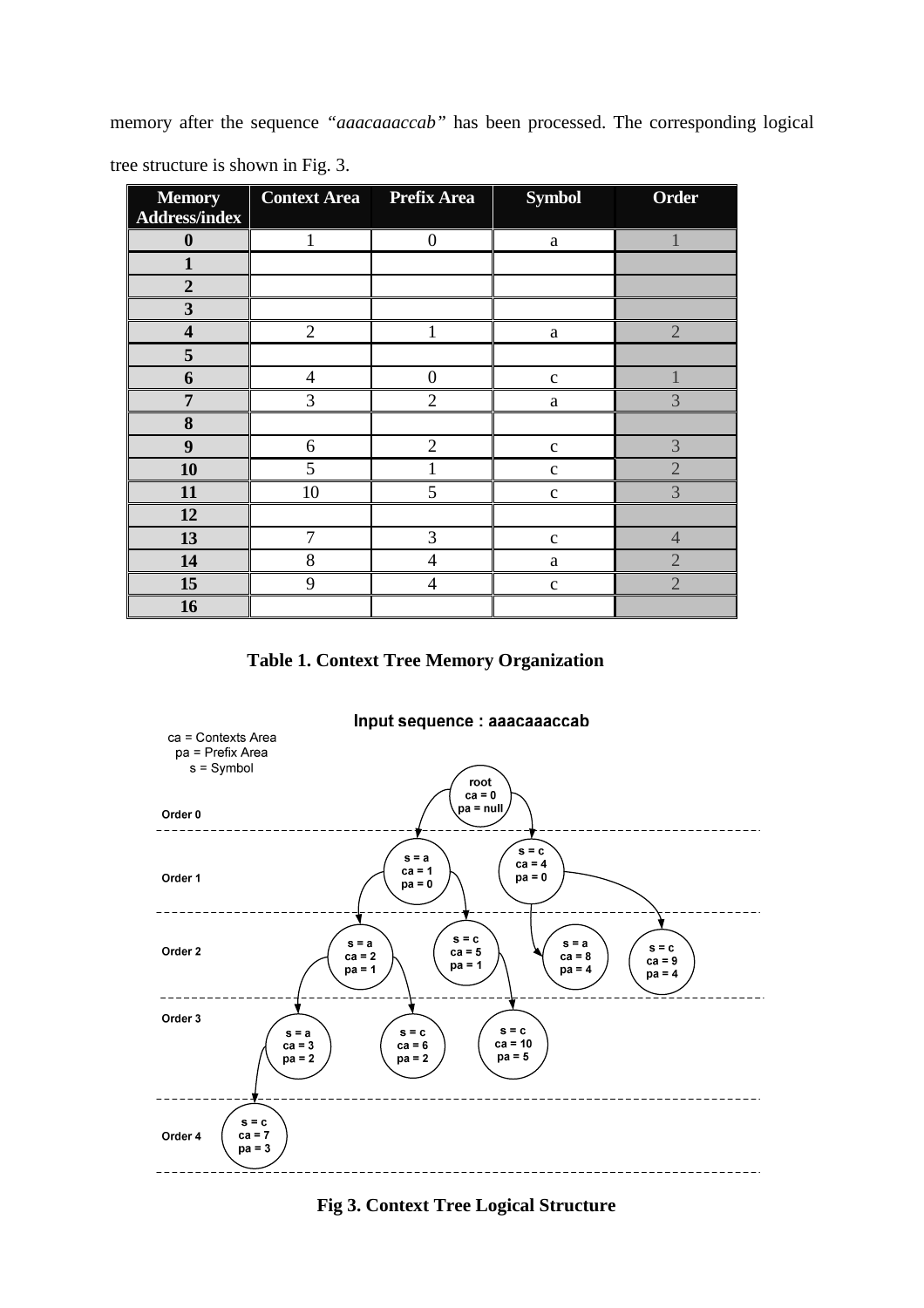A match is valid when the context symbol and the prefix area are equal to the current symbol and the context area of the previous found context symbol. Successful matches result in the output context area FIFOs being populated with context area information and the maximum active context model order being incremented. An unsuccessful match results in the process being repeated with a new index obtained by adding a small increment to the previous index. The number of cycles the process repeats after an unsuccessful matched is limited to 10. This number was chosen after extensive simulation. The count is reset at the start of a new search operation. New search operations are generated with different context symbols until the maximum model order is reached. However, if the maximum count of 10 is reached or a free location is found the process is immediately stopped and the next hardware stage (probability estimator) is activated. This means that the search for order  $m + 1$  does not take place if order *m* is not active. Finding a free location is equivalent to reaching a leaf in the tree depicted in Fig. 3. The leaf will then be extended with a new child as long as model order is lower than the maximum order and there are context areas available. The *SRAM area free* memory and the *busy area* generator shown in Fig. 2 enable a single-cycle reset state without having to reset the table memory with a multi-cycle table walk operation. A table walk would have had a very negative effect on throughput when dealing with small blocks since the number of cycles needed to reset the table could typically be larger than the number of cycles needed to compress the block. A single valid register, named *line free* in Fig. 2, is reset after processing each block and this automatically invalidates all the locations in the table memory. This register has a similar function to the register holding the valid bits in a direct-mapped cache. Each of the register bits is shared by several table locations and in order to distinguish which context tree nodes are busy and which context tree nodes are free the *area free* memory contains 1 bit per context tree node signalling a free or busy node. If the valid register bit is set to zero all the tree nodes associated with that valid register bit are considered invalid. The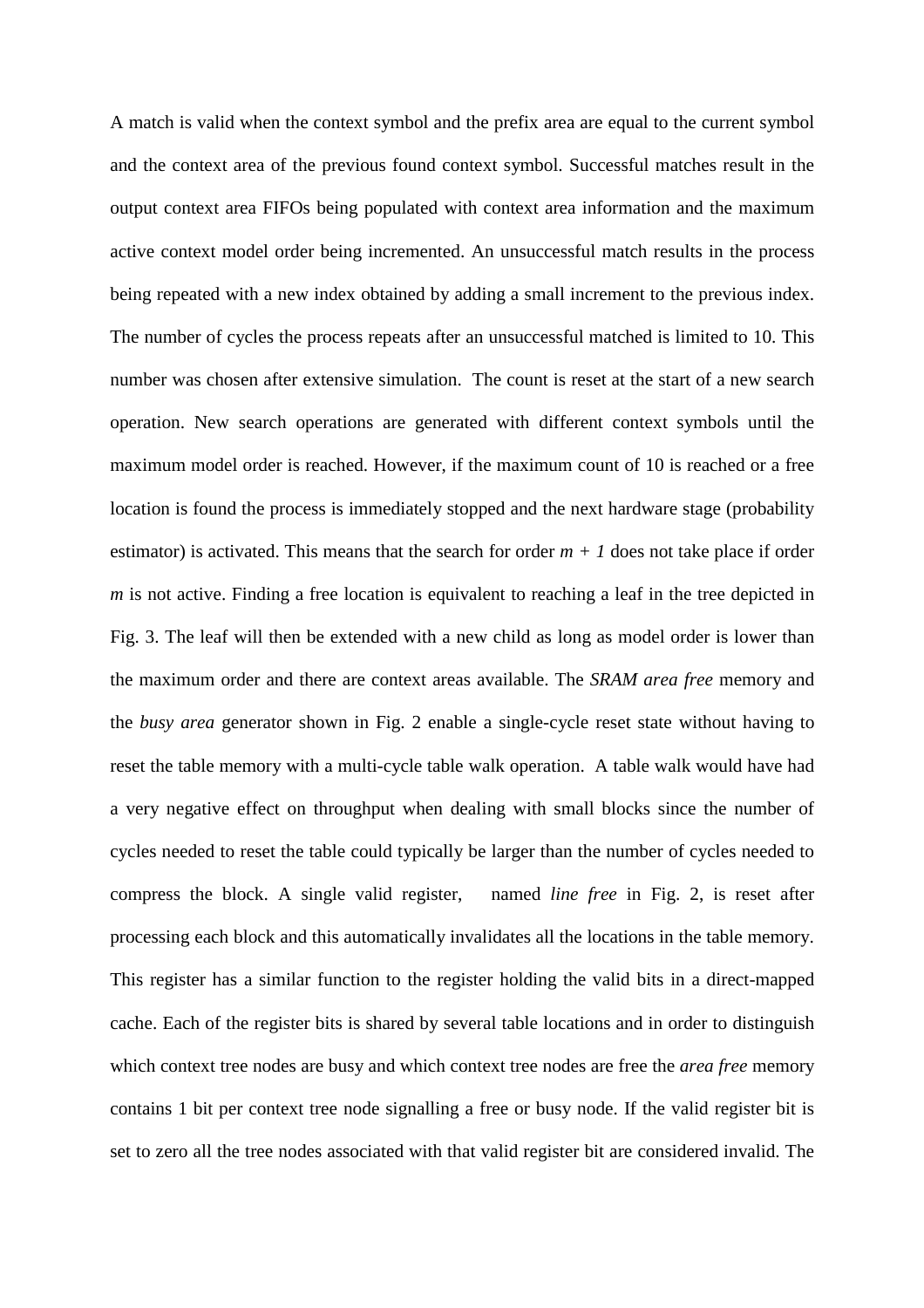found context areas are stored in two equivalent buffers. When the first buffer is being filled with context areas by the context modeller, the second buffer is being emptied by the probability estimator. Once both stages have completed their operation the buffers functionality is reversed and the process restarted. This double buffering mechanism increases the throughput of the system avoiding idle stages.

#### *B. Probability Estimator*

The probability estimator uses a balanced binary tree with 256 leafs corresponding to each of the symbols in the alphabet. The context area obtained from the context modeller identifies a memory area where the probability data of the symbols seen in that context is stored. An additional symbol is the escape symbol used to blend different model orders when no valid prediction is possible because the symbol is new in the current context. Fig. 4 illustrates the binary tree evolution for an alphabet of only 4 symbols plus the escape. Initially, all the range is assigned to the escape but as new symbols are received the values stored in each of the tree nodes change to reflect the new distribution. The depth of the tree in this example is  $(log_2(alphabet\_size) + 1$  = 3. A full alphabet of 256 symbols will have a tree depth of 9. The important point to notice is that to fully code a symbol using this binary tree is enough with coding the binary decisions (left or right) taken place at each level of the tree when the tree is transversed from root to leaf. This procedure means that after 9 binary decisions a symbol is fully coded. There are two main advantages obtained from using this binary tree. Firstly, the arithmetic coding stage does not need to be based on a complex multi-alphabet arithmetic coder but a simple and fast binary arithmetic coder would suffice. Secondly, the maintenance of the frequency counts is achieved with a single update operation per node visited [19]. Fig. 4 shows how the frequency counts stored in each node are updated to reflect the new probability distribution each time a new symbol is coded. The associated probability values for each symbol are also shown in Fig. 4.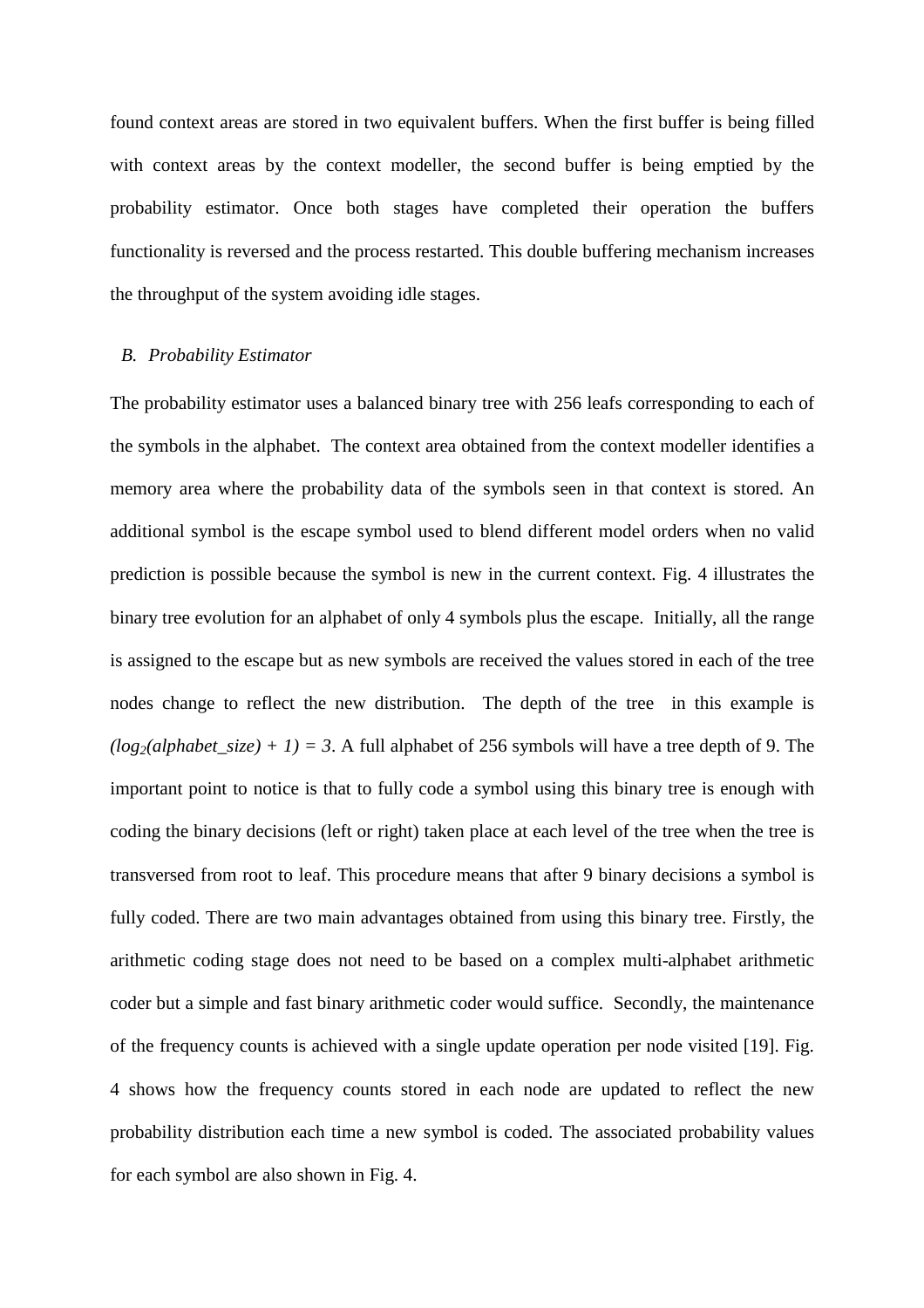

**Fig 4. Probability Estimator Tree Evolution** 

Probability and frequency counts are related with equation (1):

$$
P(symboli) = \frac{F(symboli)}{\sum_{j=0}^{255} F(symboli)}
$$
 (1)

 Where *P(symboli)* and *F(symboli)* are the probability and frequency values respectively. Traditionally, the frequency counts in a statistical algorithm have to be maintained in cumulative form [17] so that each symbol has a corresponding fully-defined range that identifies it without any ambiguity. The problem with maintaining frequency counts in cumulative form is that updating counts at the bottom of the range affects the counts for all the symbols in the alphabet and a multi-cycle update operation is required. Software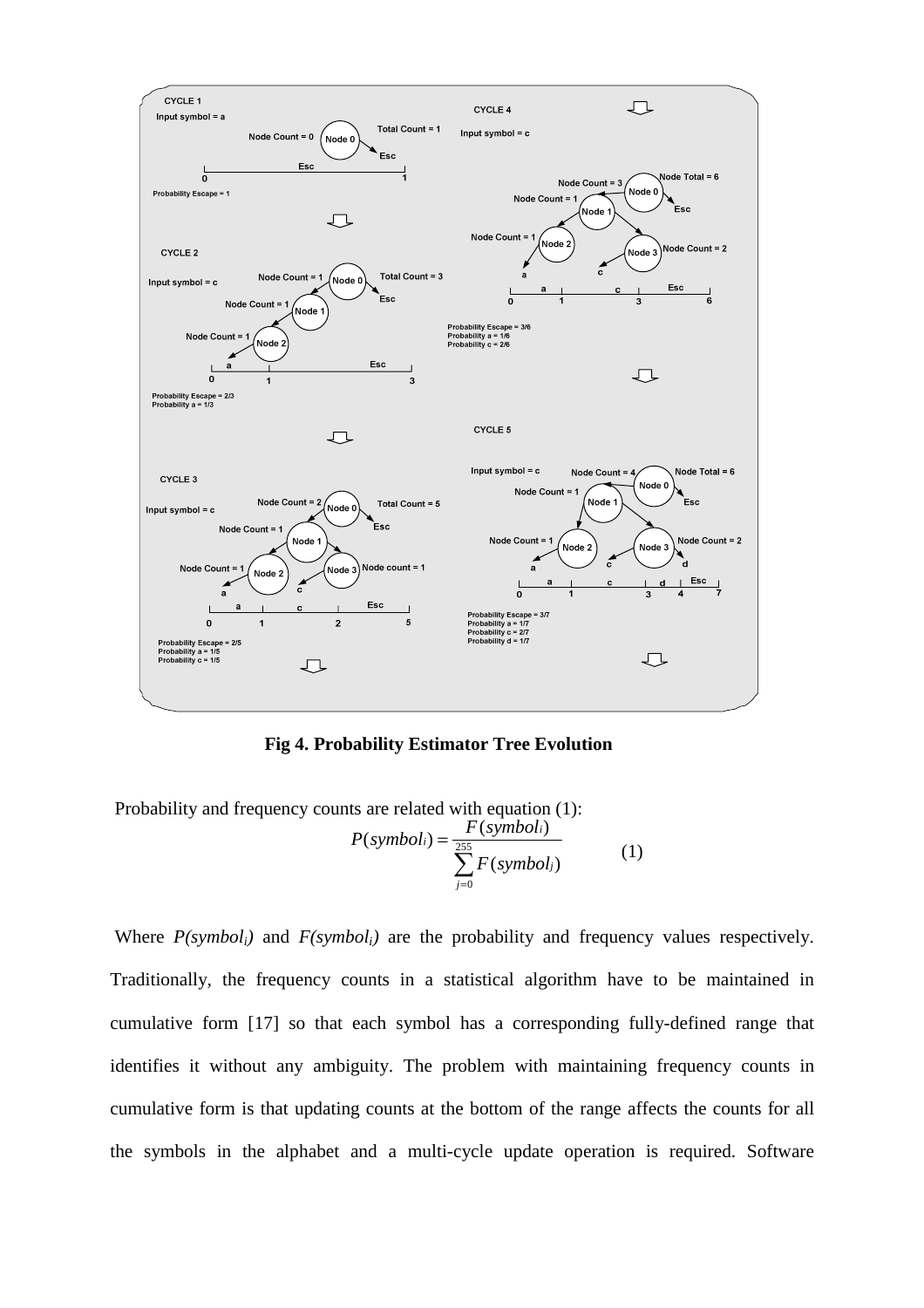implementations typically locate more common symbols at the top of the range so the update operation affects a few frequency values in most of the cases. A direct hardware implementation of this technique would generate a variable cycle count with a worst case of 256 cycles to maintain the frequency data. The binary tree has the property that one update operation per tree level is sufficient to maintain the range values in the correct range [19]. Therefore, any possible symbol needs a constant cycle count of 10 to transverse the tree generating coding events and updating all the frequency data simultaneously. The escape symbol exists at the top of the tree and consequently only 2 cycles are needed to coded it. The binary tree architecture enables the high compression ratios possible with multi-symbol alphabets (a better match of data granularity) and simultaneously achieves low hardware complexity which also helps to achieve a higher clock frequency. The binary tree is projected first right to obtain 9 processing elements and then down to reduce it to a single processing element. This single processing element walks through the tree from root to leaf forwarding two frequency count values and a binary decision to the binary arithmetic coder. The two frequency count values ( *cum0* and *cum1)* divide the range into a left probability and a right probability. The binary arithmetic coder uses this information to perform a series of arithmetic operations that modify its internal state and produce a compressed bit stream. The whole process is numerically efficient and using 9 coding events instead of 1 coding event per input symbol produces no significant redundancy. Fig. 5 illustrates the architecture of the processing element that implements the binary tree node assuming a context population of 1024. The *total value* memory contains the total frequency count for a particular context while the *probability storage* memory contains all the probability data associated with each of the nodes in the tree. The low frequency value for each binary decision is always 0. The frequency value stored in each tree node defines the *middle value* (cum0) while the *top value* (cum1) is obtained from the previous tree level.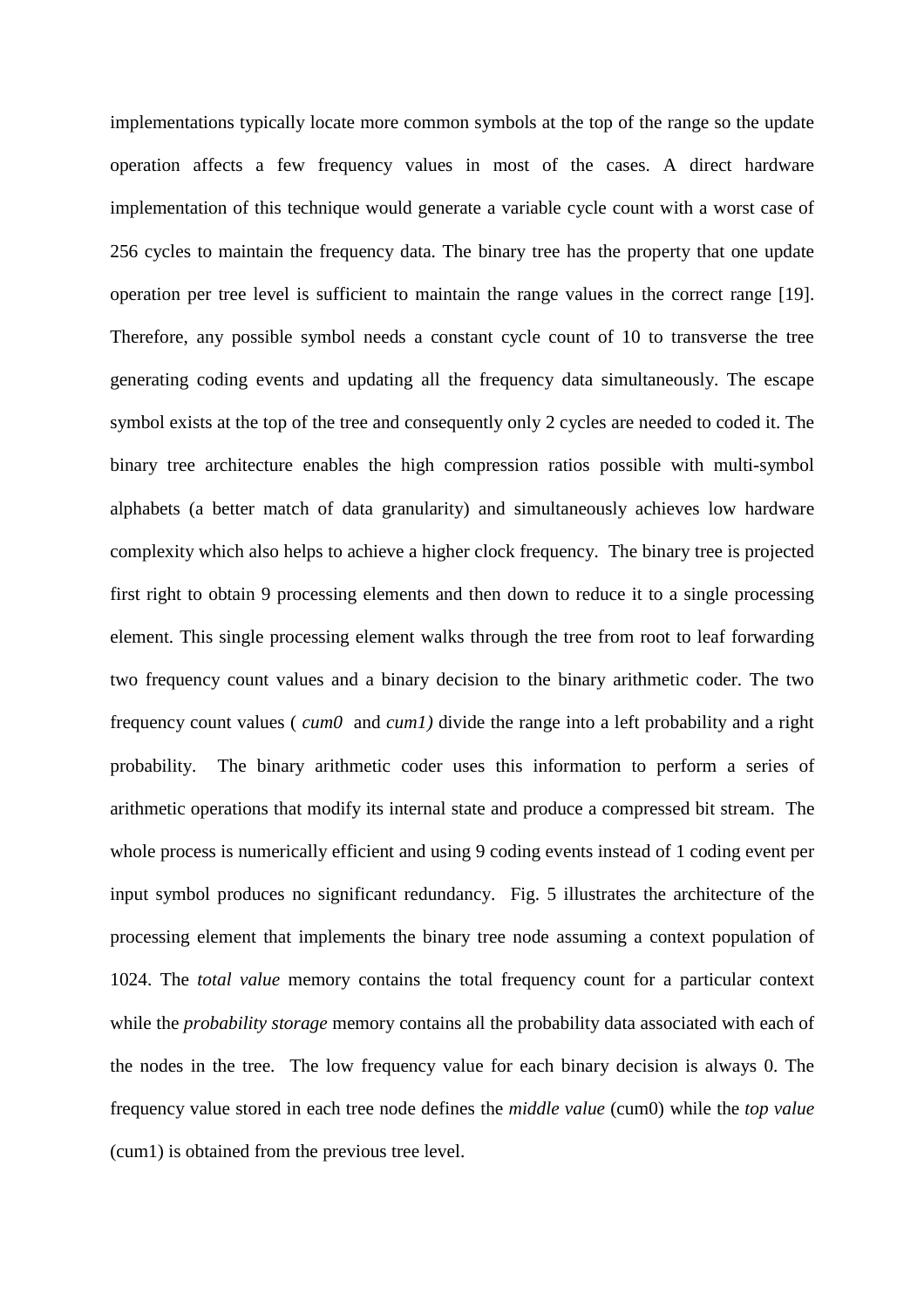

**Fig 5. Probability Estimator Tree Node Architecture** 

The control logic generates a new *top* for the next lower tree level with the current *middle value* if the binary decision is left or the current *top value* minus the *middle value* if the decision is right. This new top is stored in the *top* register to be used in the next cycle. The top value is the total count obtained from the *total value* memory only when the current tree node is the root node. Model adaptation takes place every cycle to increase the probability values of the symbols being propagated down the tree. The increment rate depends on the active order. In general, higher order models increment faster since they contain fewer different symbols. This variable increment rate improves compression.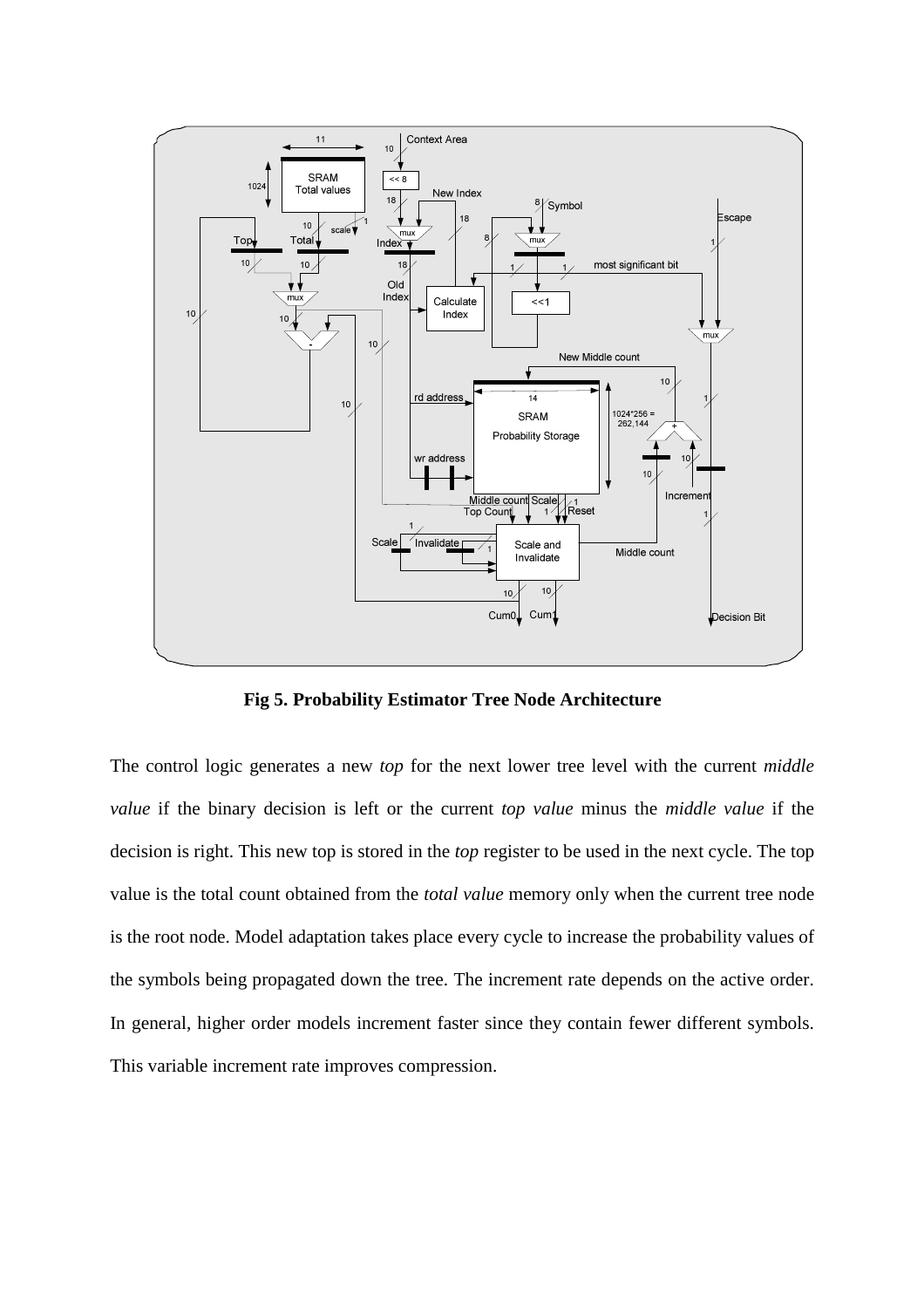#### *1) Scaling and Resetting*

The frequency counts stored in the probability estimator memories need to be initialised to a known value before each data block is processed. This is similar to the case of the context modeller memories discussed in previous sections. In principle, this could mean that all the frequency memory locations need to be accessed in order to reset them to a known value. This, however, will degrade performance considerably specially when compressing small blocks of a few hundred bytes. As there are 256 nodes per context tree and a typical implementation could contain 1024 contexts a total of 262,144 locations would need to be reset. To enable single cycle resetting we use the busy/free bits from the context modeller stage and propagate them down the tree simultaneously to the coding of the symbol itself. This means that each tree node needs to store not only its frequency count value but also two additional control bits indicating if the left sub-tree or the right sub-tree have a reset operation pending. A similar strategy can be used to scale the probability data. Scaling is used when the total count value exceeds a maximum count and can potentially overflow the allocated storage space. In the Byacom-1 implementation 10 bits are used to store each of the tree frequency counts so the count cannot exceed the value of 1024 at any time. It is possible to simply freeze model adaptation once the maximum count value is reached but this deteriorates compression efficiency. Scaling could be achieved simply by resetting the model to its initial state but this will affect compression since the context will loose all the history information after the scale operation. A better solution is to scale by dividing all the counts by 2 and this can be readily accomplished in hardware by a simple shift operation. The problem is that if a scale event is required the model must be stopped and a state machine activated to visit and scale all the nodes in the context tree affected. This solution degrades throughput and decreases the performance of the core. The preferred solution uses the same approach as resetting and adds two control bits to each of the tree nodes to indicate if a scale operation is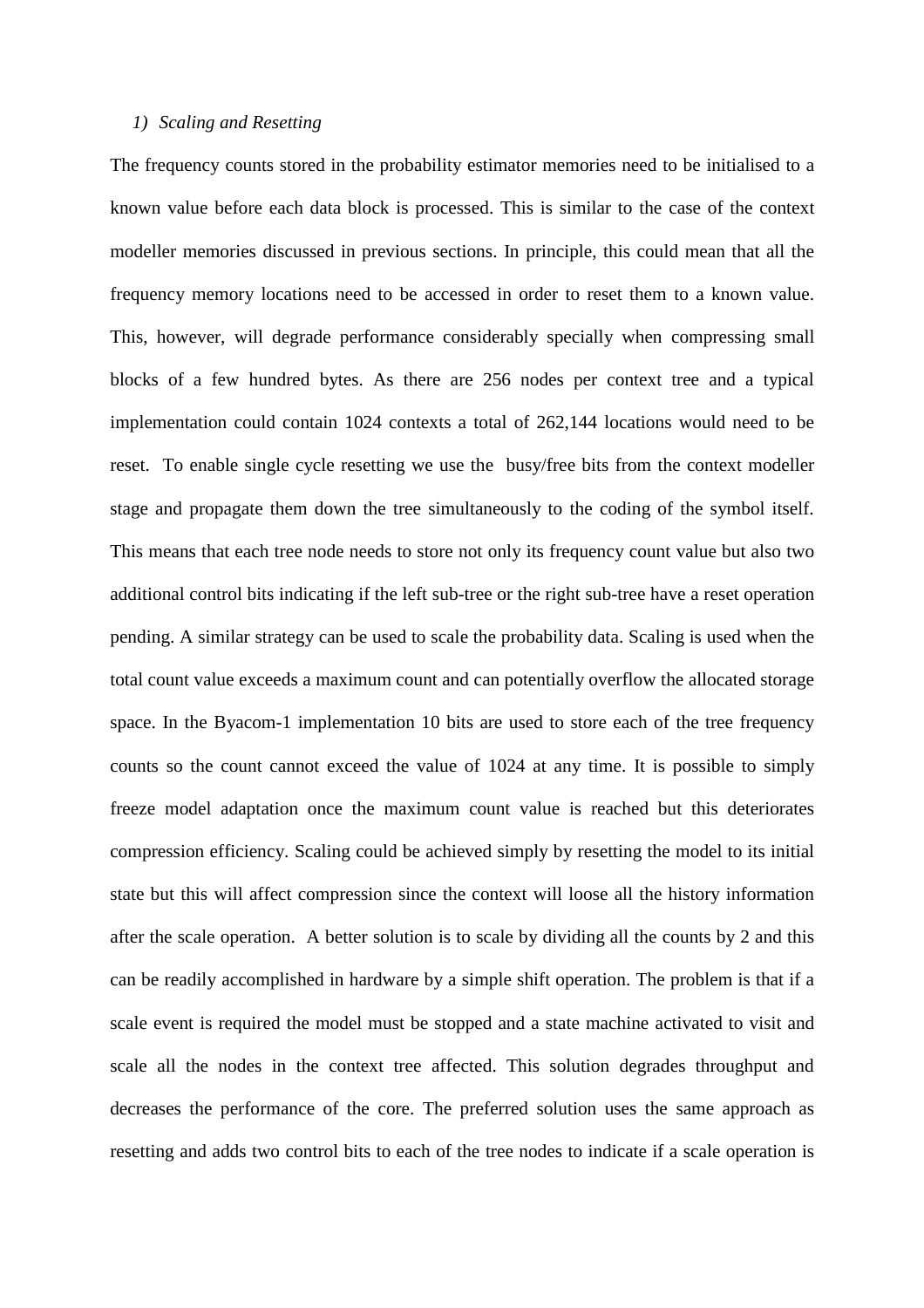pending on the left or right sub-trees. The scale operation propagates down and updates the frequency count value present in the tree node before any other operation is performed. These two solutions increase the storage requirements from 10 bits to 14 bits per node location but they guarantee high performance and limit worst-case latency to a small value independent of block size and scale frequency.

## *2) Coding speculation*

Due to the nature of the binary tree, coding events take place speculatively, prior to success of the coding operation. A coding operation will fail when the symbol probability in the active context is 0, in which case an escape symbol must be coded and the next lower order used. The escape symbol always has a probability larger than 0 and the final order (order  $-1$ ) always assigns a probability value larger than 0 to all the possible input symbols, so that the coding operation can never fail. The decomposition of the coding operation into a sequence of 9 binary coding events means that a few of these binary coding operations could be completed successfully before one of them fails because one of the sub-tree paths that the symbol needs to follow (left or right) has a probability of 0. The arithmetic coder would have coded a sequence of binary decisions that needs to be undone before the escape symbol can be coded and the next lower order activated. In order to achieve this, all the register state in the arithmetic coder has an equivalent shadow copy that only gets updated once the symbol has completed the whole coding sequence successfully. If the coding sequence fails the values stored in the shadow registers are used to update the visible registers and the state of the arithmetic coder recovers to a known correct state. Finally, it is possible that due to coding speculation a few bits have been output by the arithmetic coder to the output buffers that need to be removed from the coded bit stream. The output buffer uses a double counting mechanism that keeps track of this situation so a similar update/commit mechanism can be used to remove coded bits from the output buffer. This process decreases latency and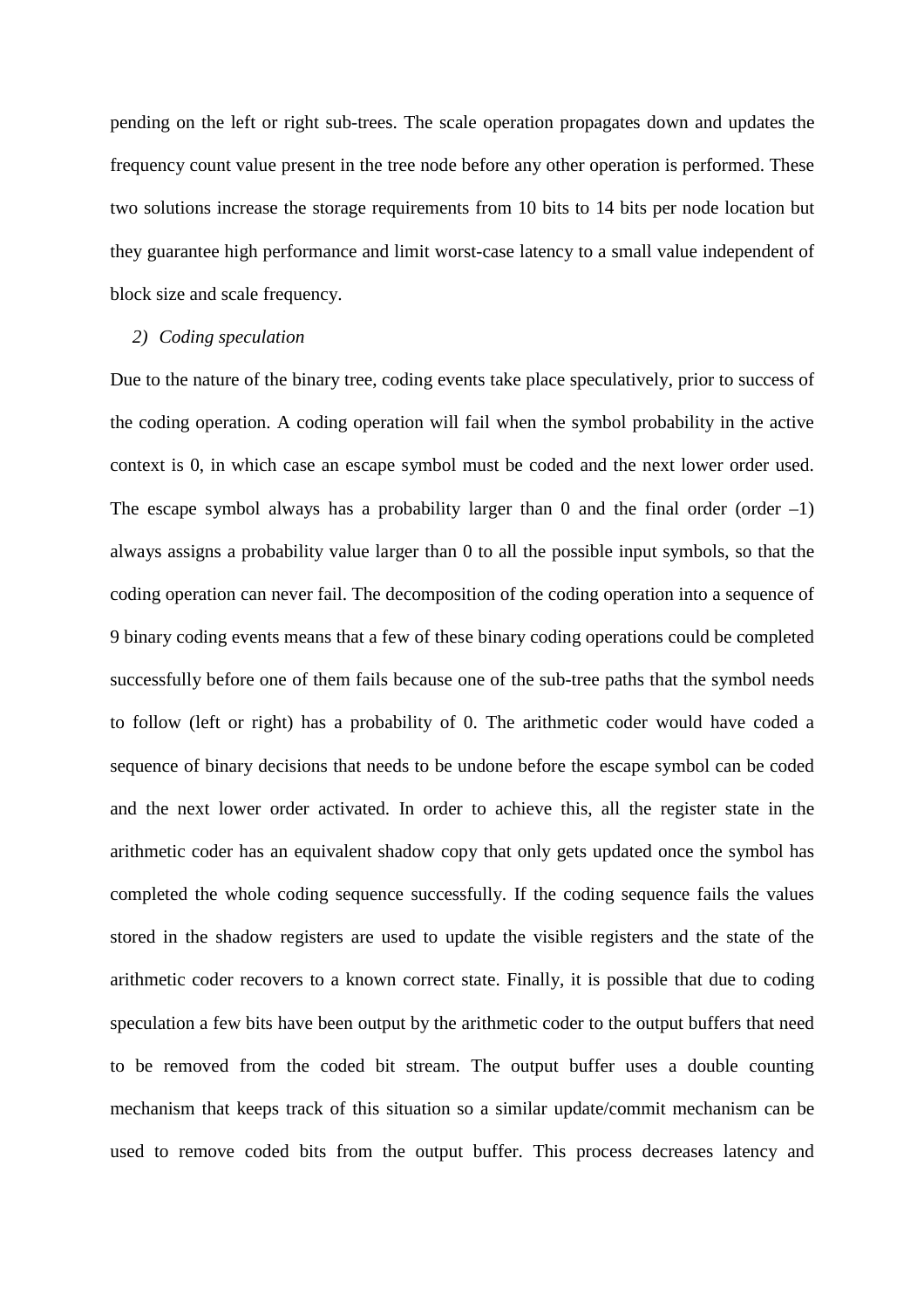buffering requirements compared to waiting for a probability estimation operation to be successful before committing the frequency values to the arithmetic coder.

#### VII. MODELLING PERFORMANCE ANALYSIS

This section analyses the effects of maximum model order and context area population. These are 2 key configuration parameters in the Byacom-1 core and they have a major effect on compression, complexity and throughput so a good understanding on how they relate to each other will help in the selection of the right parameters for a particular implementation. . The data set selected to perform this experiments is the standard Canterbury Corpus [20]. The Y axis shows compression ratio as a ratio of output to input bits so the lower the figure the better the quality of results. The block size in the X axis defines the amount of data in bytes that is compressed independently of other data present in the file or channel. Block-based compression is useful in communication channels where packets with a few hundred bytes are compressed independently to avoid propagating errors between packets. Shorter blocks tend to compress worse since less data is available to build an accurate model so it is important to evaluate the effects of block size in compression ratios. Figs. 6 to 9 show the compression gain achieved over model order 0 by model orders 1, 2, 3 and 4 varying the context population. The smallest configuration uses a total of 64 contexts and the largest uses 8192 contexts. Model order 2 is the best option if fewer than 1024 contexts are available while model order 3 is preferred if 1024 contexts or more are available. The performance of context configurations 1024, 4096 and 8192 is very similar when the block size is in the range of 4 Kbytes or smaller and the larger configurations only have a positive impact when larger blocks in the order of hundred of Kilobytes are compressed. Model order 3 is the best performer with up to 90% better compression over model order 0 for file-based compression.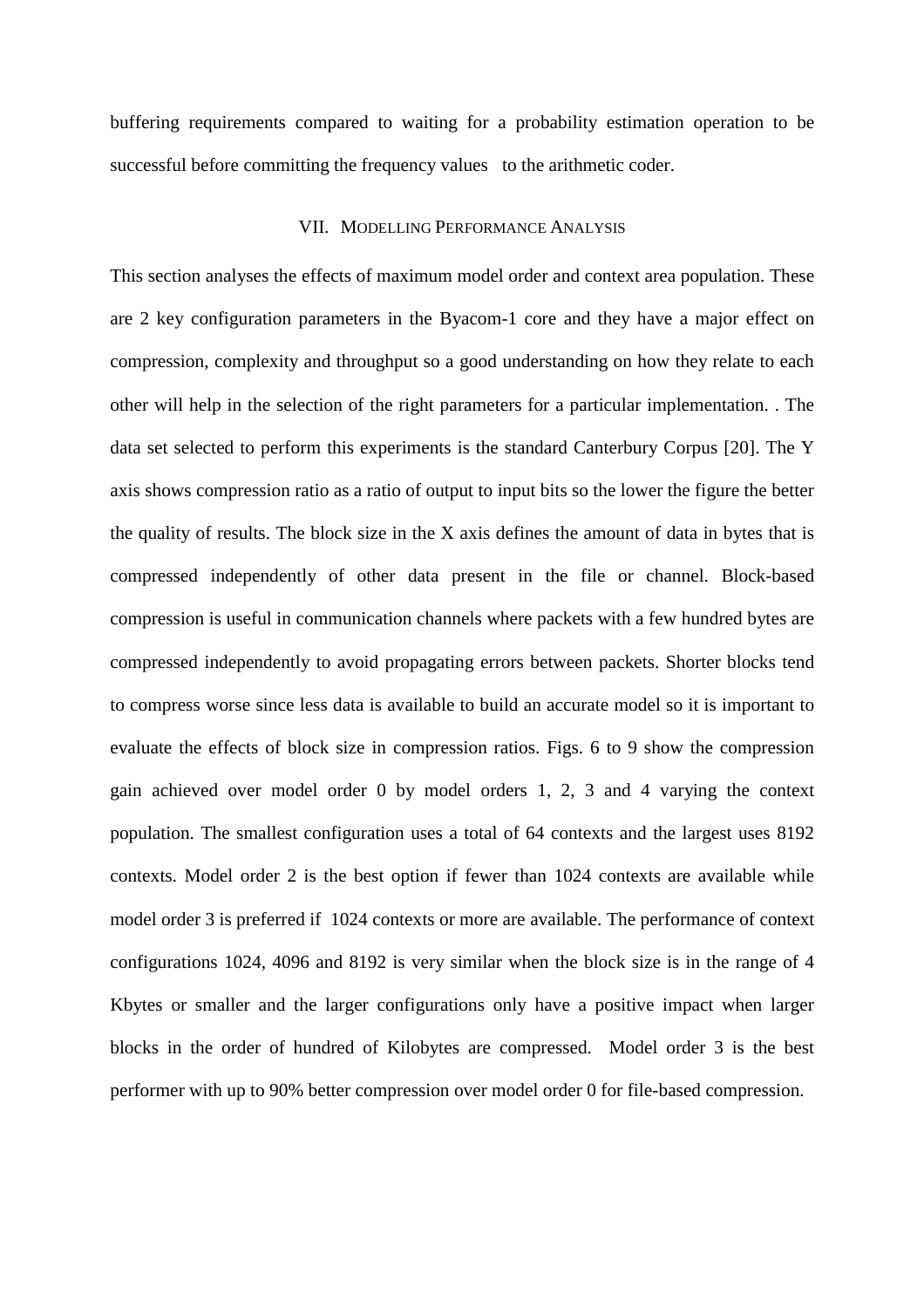

#### **Fig 6. Model Order 1 Compression Analysis**

Compression Gain (order = 2)







**Fig 8. Model Order 3 Compression Analysis**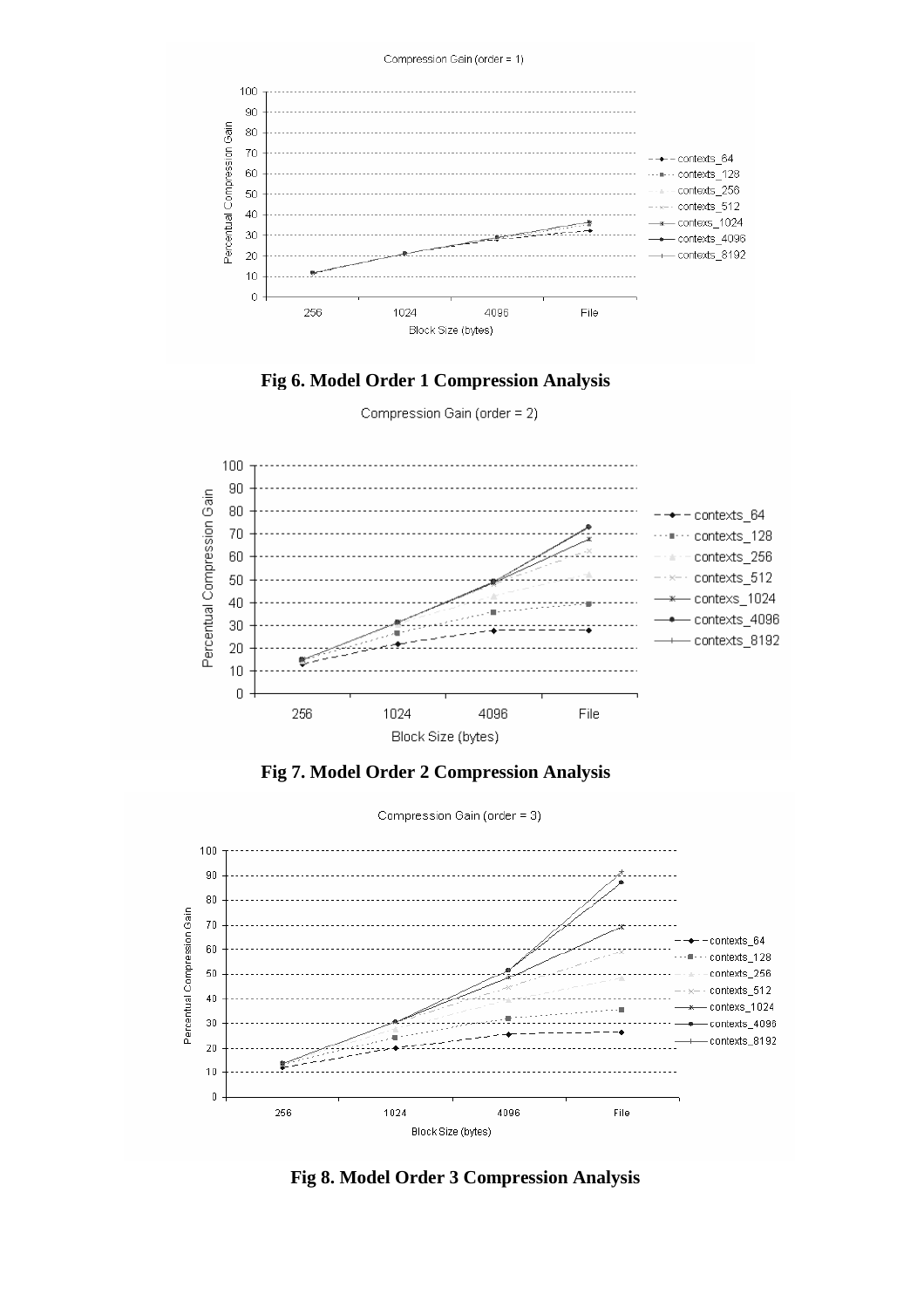

**Fig 9. Model Order 4 Compression Analysis** 

Model order 4 does not improve compression for this particular data mix. We have observed a compression gain using order 4 when files larger than 1 Megabyte are compressed as a single block. The average file size in the Canterbury corpus is around 256 Kbytes and this could explain why larger model orders do not improve compression. The best compression ratio achieved for the Canterbury corpus is 0.285 (model order 3, file-based compression and context population of 8192) that means that 100 Megabytes of original data would be compressed to 28.5 Megabytes.

#### VIII. ARITHMETIC CODING

Fig. 10 shows the internal organization of the multiplication-free arithmetic coding module. A total of 6 pipeline stages are identified to improve the clock ratio of the design. The lack of a renormalization loop in the MZ algorithm means that one decision bit is processed per clock cycle. The functionality of each of the pipeline stages is briefly described over the following sections due to space limitations. More details on the AC engine can be obtained in [21]. *1)LPS table 512x7.* The Least-Probable-Symbol table transforms the 2 frequency count values obtained from the probability estimator module into a single truncated probability that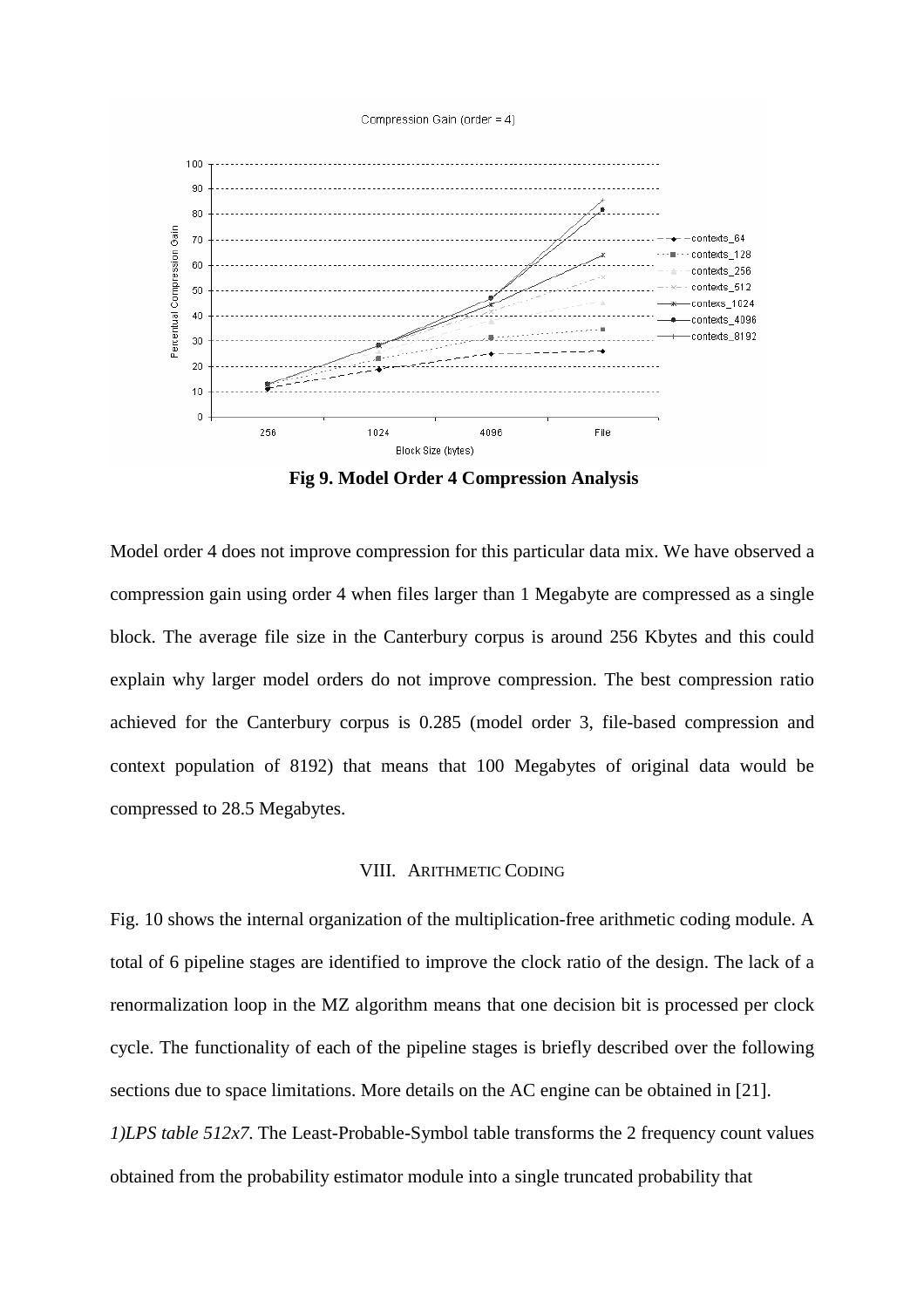

**Fig 10. Arithmetic Coder Architecture** 

approximates the results of dividing both frequency values. This table can be implemented using a standard ROM memory but since many of its values are set to 0 and others are repeated across table entries logic synthesis of the table results in a combinatorial logic block with a small gate count more efficient that a full ROM memory with 512x7 bits.

*2) MZ coder arithmetic.* The MZ arithmetic uses the *range* and *subend* coder state values and the LPS value to generate the codewords. The renormalization is done in parallel for both *range* and *subend* and in the same pipeline cycle as the rest of the MZ arithmetic.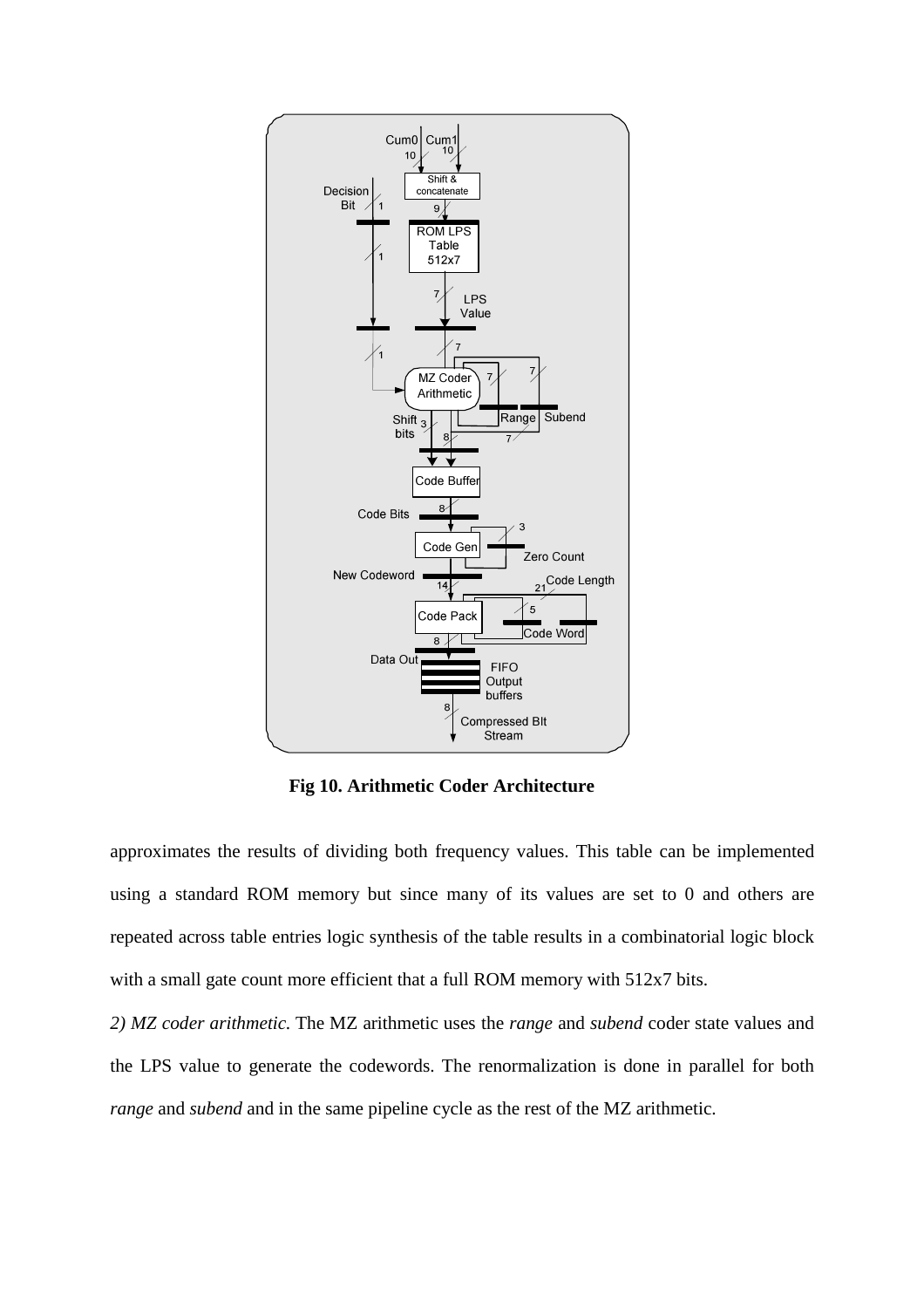*3) Code buffer.* The code buffer stage is required to control possible borrow bits originating in the previous stage that could affect the value of the bits contained in the code buffer.

*4) Code generator.* The code generator takes the bits produced by the code buffer ranging from 0 up to 7 and the zero run count to build a code of up to 14 bits. The zero run register counts the number of consecutive 0 bits in the input. These bits are the equivalent of the *bits to follow* variable used by software arithmetic coders.

*5) Code packer.* The variable number of bits produced by the code generator are finally pipelined to the code packer. The functionality of the code packer is to pack the variable length codewords into fixed-length 8-bit codewords ready to be output.

#### IX. PERFORMANCE COMPARISON

This section analyses the performance of the core in terms of compression ratio and throughput and compares it with other state of the art universal data compression algorithms implemented in both hardware and software.

A. *Compression.* The core can be configured at compile time with different values of context population trading complexity for compression efficiency. Approximately, 3.6 Kbits of memory are required per context including the memory used in the context modeller and the probability estimator. The maximum model order is a parameter that can be configured at runtime to a value ranging from order 0 (empty context) to order 4 (4 symbols are used to perform a prediction). This parameter basically defines the maximum depth that the context modeller tree is allowed to reach. The results shown in Figs. 11 and 12 are based on a configuration with 8192 contexts and model order 3 that were determined to be the best values for the PPMH algorithm as discussed in section 7. Fig. 11 compares the compression efficiency of the PPMH algorithm with the well known software-based algorithms. We have selected the popular open source Lempel-Ziv implementation known as GZIP and equivalent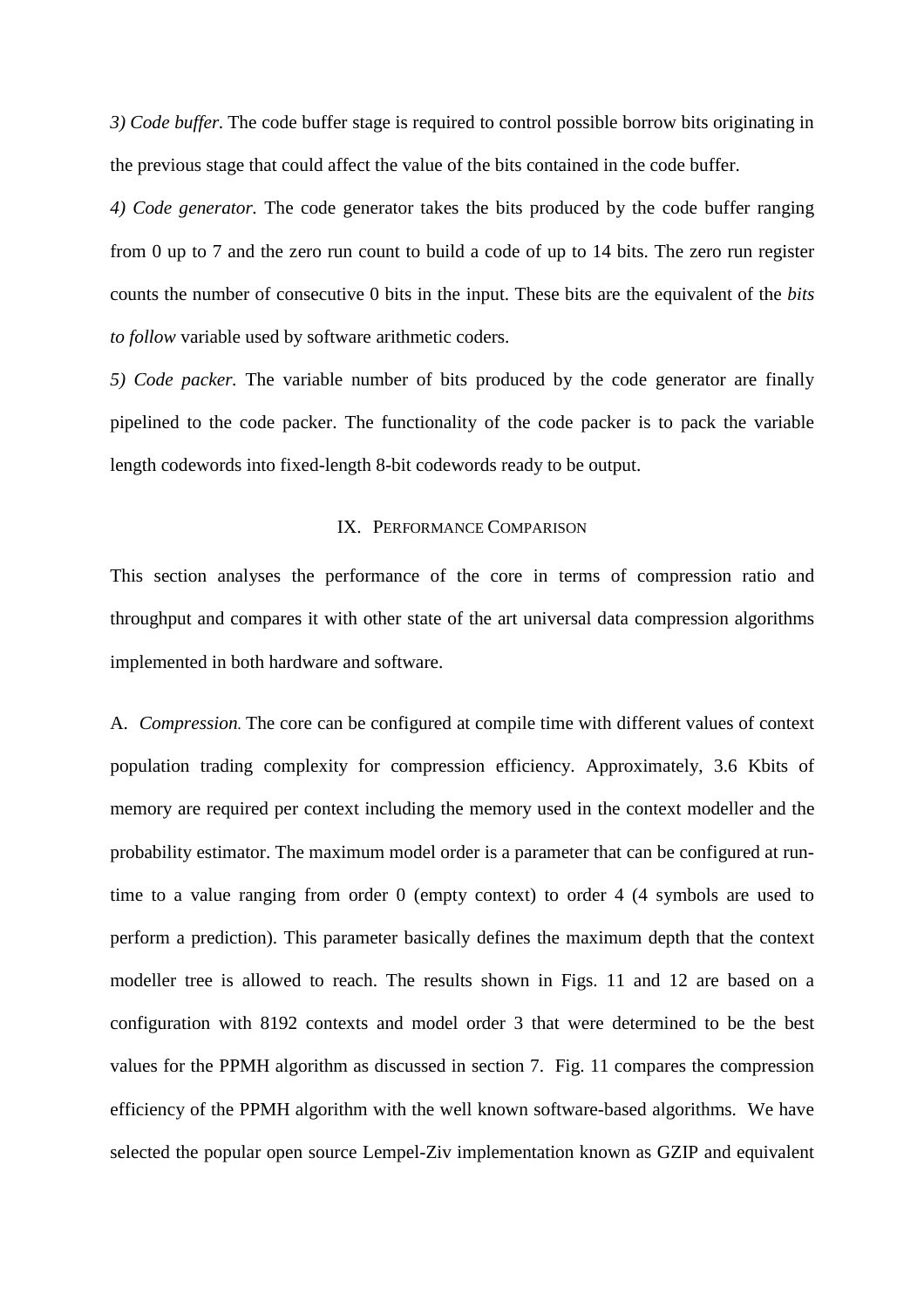to other commercial algorithms such as PKZIP and WinZIP as a fast and efficient dictionarybased algorithm.



**Software Implementations** 

**Fig 11. Software Compression Performance Comparison** 



**Fig 12. Hardware Compression Performance Comparison** 

Two statistical compressors have also been selected for this work: the PPMZ [11] and PPMC [17] algorithms. The PPMZ algorithm is a very sophisticated implementation that uses local order estimation to select the best possible model order from a maximum of 8. PPMC uses a similar modelling strategy to PPMH although there are major differences on model implementation and in the arithmetic coding algorithm itself (range coder [22] for PPMC and MZ coder for PPMH). Nevertheless, the performance of PPMC and PPMH is very similar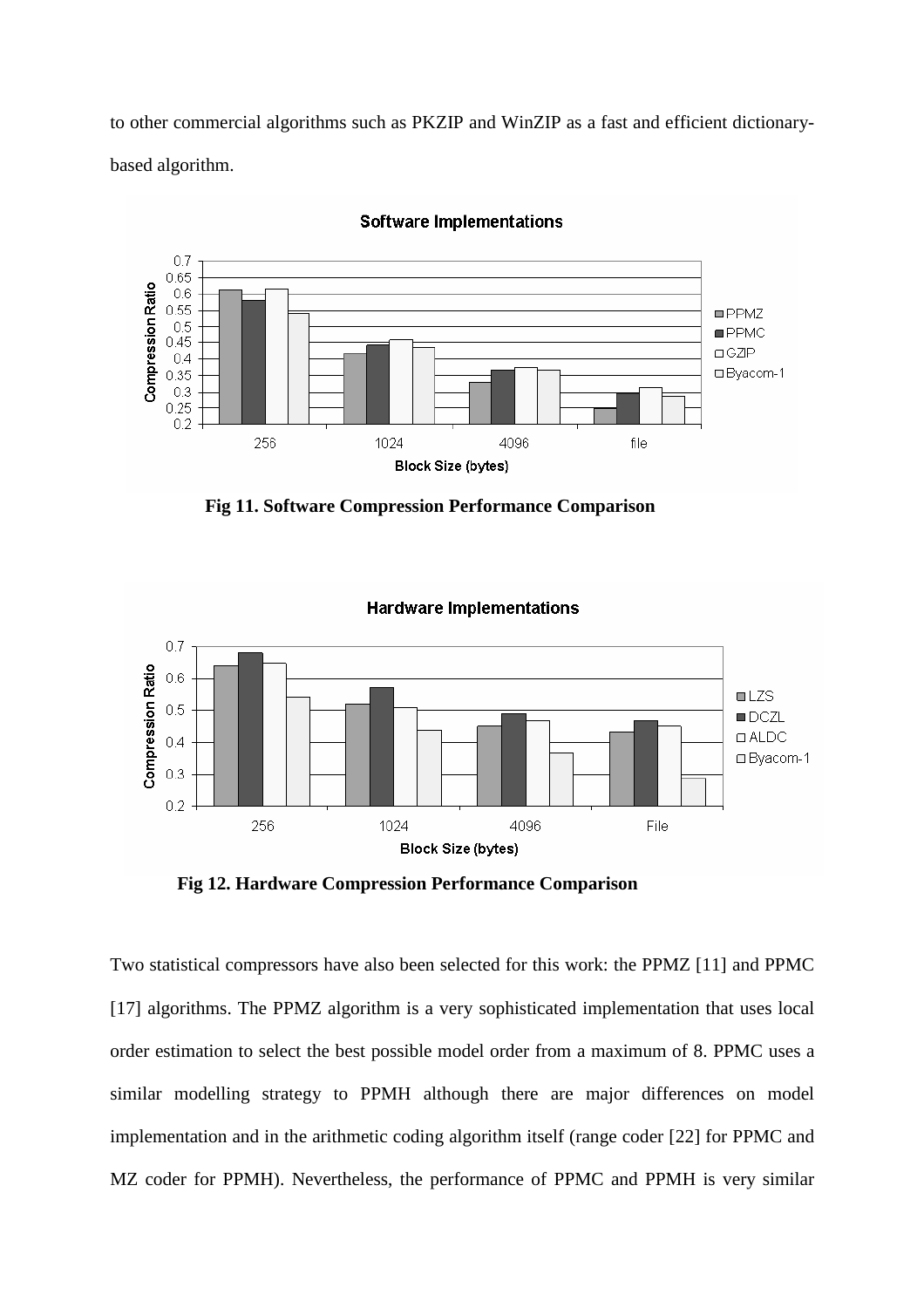with an slightly advantage for the PPMH algorithm mainly due to a more sophisticated arithmetic coding algorithm and some implementation details such as the adjustable increment mechanism so model orders adapt at different speeds. PPMZ does not perform particularly well for small blocks of fewer than 1024 bytes since its complex data structures need more data to operate effectively. Once blocks larger than 1024 bytes are used PPMZ outperforms the rest of the algorithms. PPMH has the best compression ratios for small blocks of around 256 bytes and is the second best performer after PPMZ for the rest of the block sizes. Fig. 12 compares PPMH with other hardware-based lossless compression algorithms. The three algorithms selected are popular dictionary-based algorithms used in commercial applications such as routers and tape drives. LZS and ALDC are both based on the LZ-77 [8] algorithm while DCLZ is based on the LZ-78 [9] algorithm. PPMH compresses better than these algorithms for all block sizes with the difference being more noticeable for large block sizes where more data is available to improve the accuracy of the predictions done by PPMH.

B. *Throughput.* One of the main features of PPMH is the decomposition of the prediction and coding of a symbol (byte) into a sequence of binary decisions that take place as the symbol moves a long a binary tree with all the symbols plus the escape symbol occupying the leafs of such tree. This architecture enables an efficient circuit with a reduced gate count and consequently high clock frequencies. The disadvantage is that throughput is limited in the best scenario (no overheads) to 1 bit per clock cycle unless multiple cores are used to process multiple symbols in parallel. This kind of parallelism typically involves duplicating the data path while the storage area and consequently the probability distributions are shared among each of the functional units. This paper focuses on the single data path implementation leaving multiprocessing capable architectures for future research. Fig. 13 shows the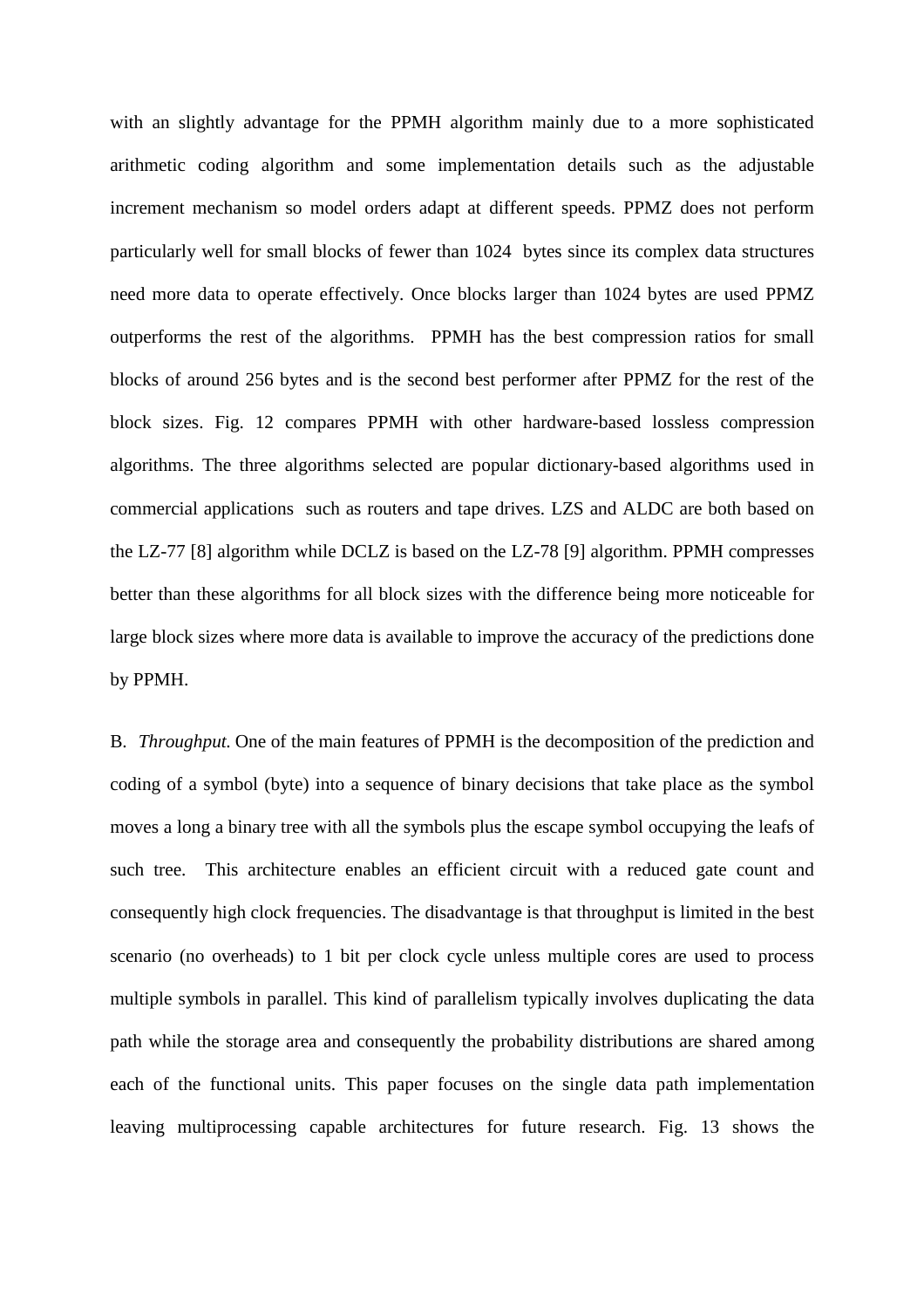throughput of the Byacom-1 implementation of the PPMH algorithm in terms of clock cycles per bit for different block sizes.



**Fig 13. Byacom-1 Throughput Analysis** 

Throughput improves with block size since the escaping mechanism is used less often as the high orders start making a higher proportion of valid predictions. The small blocks do not provide enough data for the higher order models to make a valid prediction so multiple tree transversing is needed for each byte of input data. Effects on compression efficiency are limited by the fact that a context just created will automatically assign all the range to the escape symbol producing no redundant output bits when coding a symbol. On the other hand throughput will be affected since the minimal condition of 10 cycles per bit (9 memory accesses to synchronous RAM are needed) will increase to at least 22 cycles (2 cycles to code the escape plus extra 10 cycles to code the symbol in the next lower order). If the symbol will again fail to be coded more cycles will be used. An implementation with 1024 contexts and model order 3 delivers an average throughput of 1.4 cycles per bit compressing the whole file as a single block. We have analysed the performance that the software algorithms PPMZ, PPMC and GZIP could achieved on a typical single-issue in-order embedded processor. This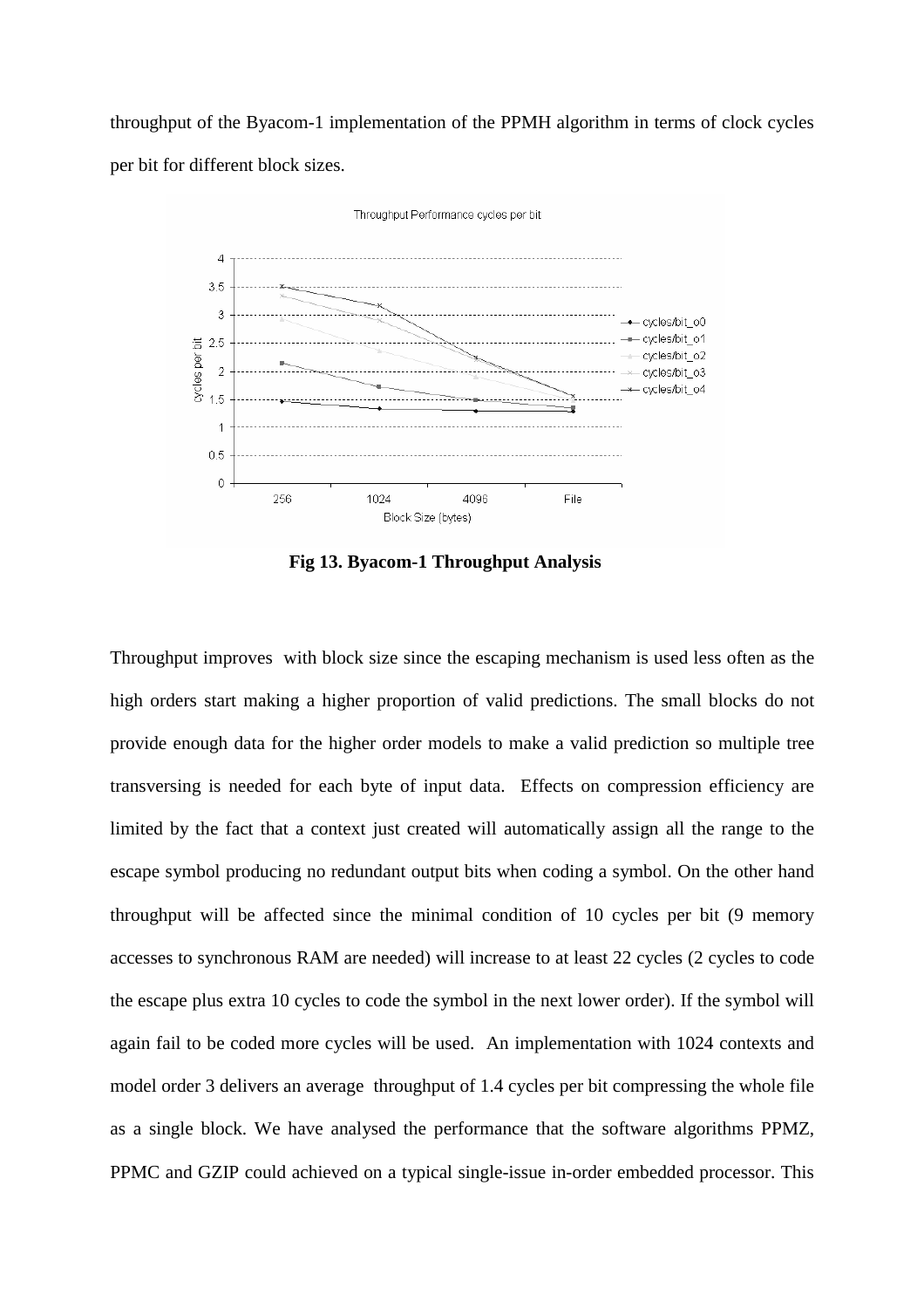work is based on the cycle accurate SimpleScalar [23] processor simulation toolset that models a MIPS-like microprocessor. We have configured the simulator with two 16-Kbyte 4 way set-associative level-1 cache for instructions and data and no level 2 caches. After compiling the software using the SimpleScalar GCC compiler with optimisations enabled we have written a script to automatically process all the data present in the Canterbury corpus and collect results including dynamic instruction count, cycle count and memory allocated. Fig. 14 shows the results obtained for the three software algorithms using a logarithmic scale in the Y axis to measure average counts.



**Fig 14. Software Throughput Analysis** 

The logarithmic scale enables the highly different counts to be represented in a single graph. The fastest algorithm is the GZIP with an average cycle count of 450 cycles per byte. PPMC increases this value to 2,600 cycles per byte. The computational complexity of PPMZ with more than 48,000 cycles per byte is overwhelming and clearly out of the reach in an embedded application. It is also apparent that better compression ratios imply an exponential increase on computational complexity with relatively small gains in terms of compression. Similar conclusions can be reached in the case of memory requirements which range between 466 Kbytes for the GZIP algorithm to 17,580 Kbytes for the PPMZ algorithm. It is also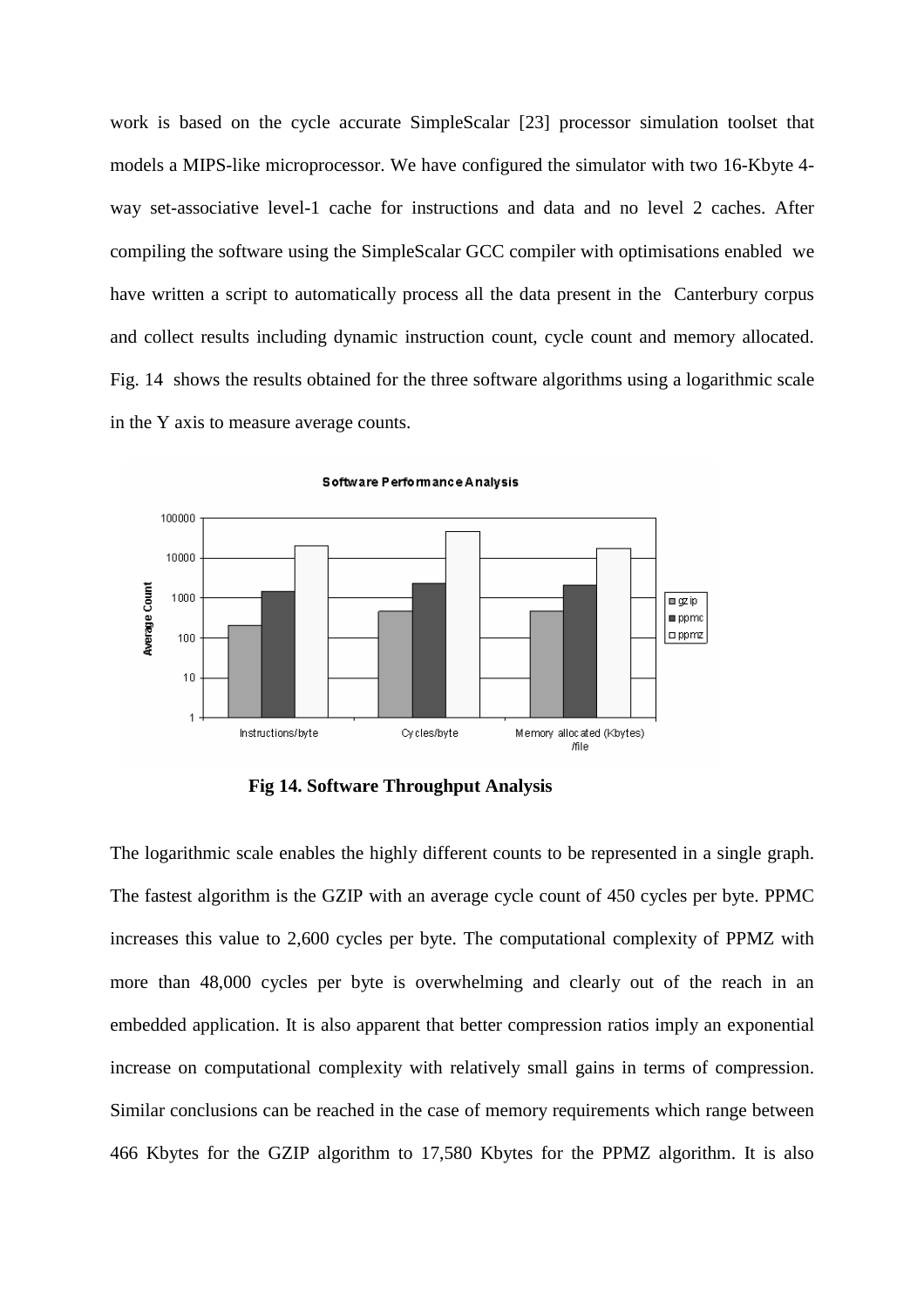important to notice that these results have been obtained compressing each of the files in the Canterbury Corpus as a whole and then averaging by the number of files. They correspond to the right point of the X axis of Fig. 13. If the files were blocked as in the rest of the X axis points of Fig. 13 the cycle count per compressed byte will increase due to the overheads of algorithm initialisation that would be needed once for each of the individual blocks. Comparing the value of 11.2 cycles per byte (1.4 cycles per bit) in the Byacom-1 hardware implementation the complexity reduction is considerable specially when compared with the sophisticated PPMC and PPMZ statistical coders. Although, it is expected that more sophisticated embedded processors exploiting microarchitectural features such as out-of-order execution and superscalar execution will deliver a performance increase, compression is fundamentally a sequential task (bytes are compressed sequentially so each byte can use the previous bytes as history information) where advanced microprocessor features such as SIMD computing or multithreading have a limited, if any, role to play. The throughput of the dictionary-based hardware implementations of Fig. 12 is clearly higher since they processed 1 byte per cycle with the help of CAM dictionaries that enable single cycle search operations. They deliver however significantly inferior compression performance and also CAM dictionaries tend to consume a lot of energy which is a disadvantage for battery-powered wireless devices that constitute the primary focus of this work.

## X. IMPLEMENTATION

The compression core that includes the context modelling, probability estimator and arithmetic coder modules has been implemented in an state-of-the-art Altera 0.13 µm Stratix FPGA technology. Stratix devices are particularly well suited for this memory intensive algorithm thanks to their Trimatrix [24] memory architecture where embedded memory is available in three different sizes (512 bits, 4 Kbits and 512 Kbits). The larger 512 Kbits memory blocks are very useful to store the probability data associated with each of the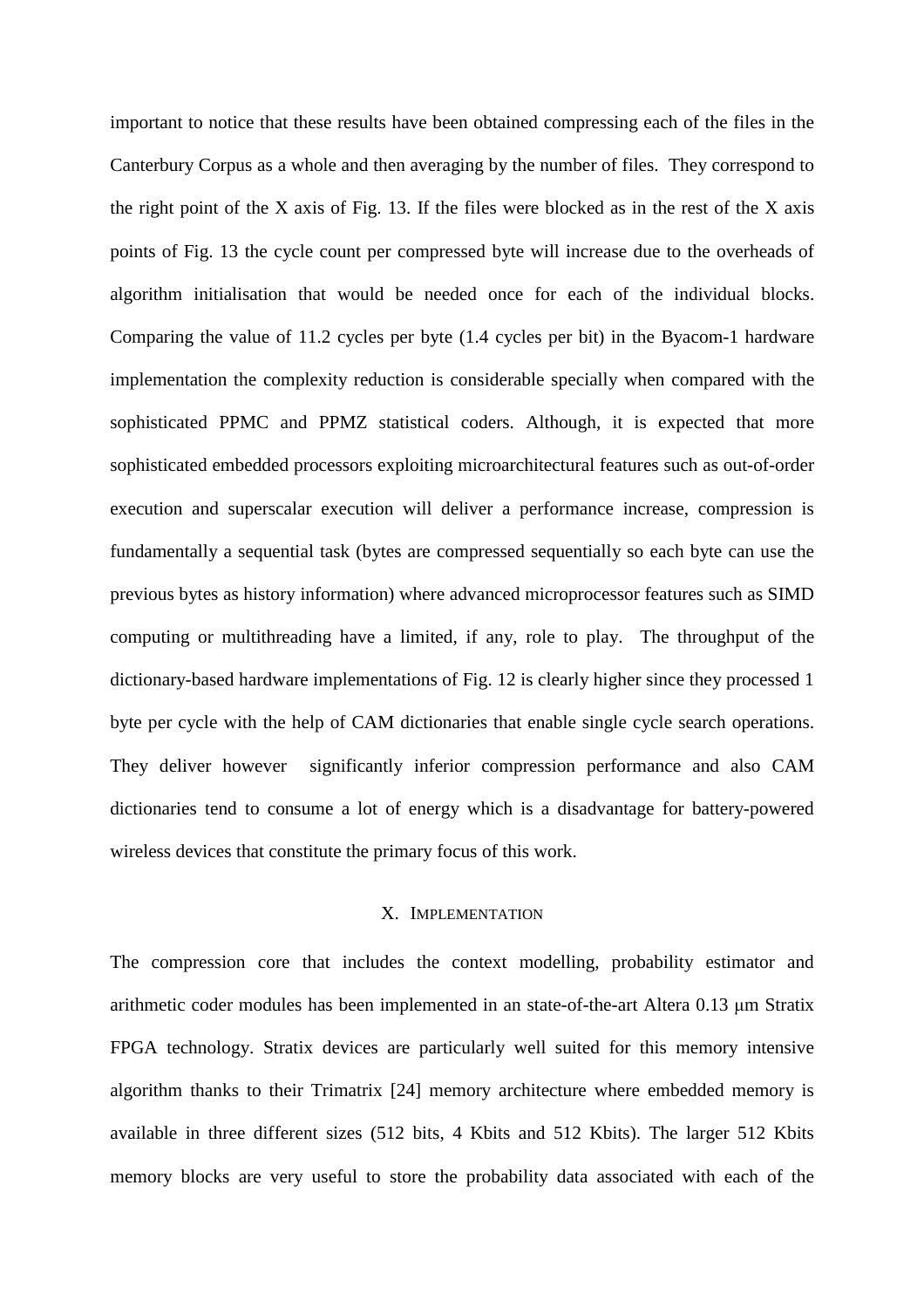contexts in the PPMH model. The core has been configured with 64, 128, 256, 512 and 1024 contexts. The complexity in terms of FPGA logic cells and memory requirements are given in Figs. 15 and 16 respectively. The X axis shows that the main components of the coder data path including the input and output buffers and register file used to write commands. The component that consumes most logic resources is the arithmetic coding engine with 1,400 cells. The overall figure is around 3,000 logic cells for the compression data path. This figure increases slightly with the increase in memory cells but remains overall largely invariant. Most of the complexity concentrates in the memory blocks needed to store the data associated with the hashing tree in the context modeller and the probability data in the probability estimator. Fig. 16 uses a logarithmic scale along the Y axis to measure the memory in bits used by each of the configurations. The requirements vary from 237,760 bits for the 64 context configuration to 3,723,424 bits for the 1024 context configuration increasing linearly with the context count.



**Fig 15. Byacom-1 Memory Requirements**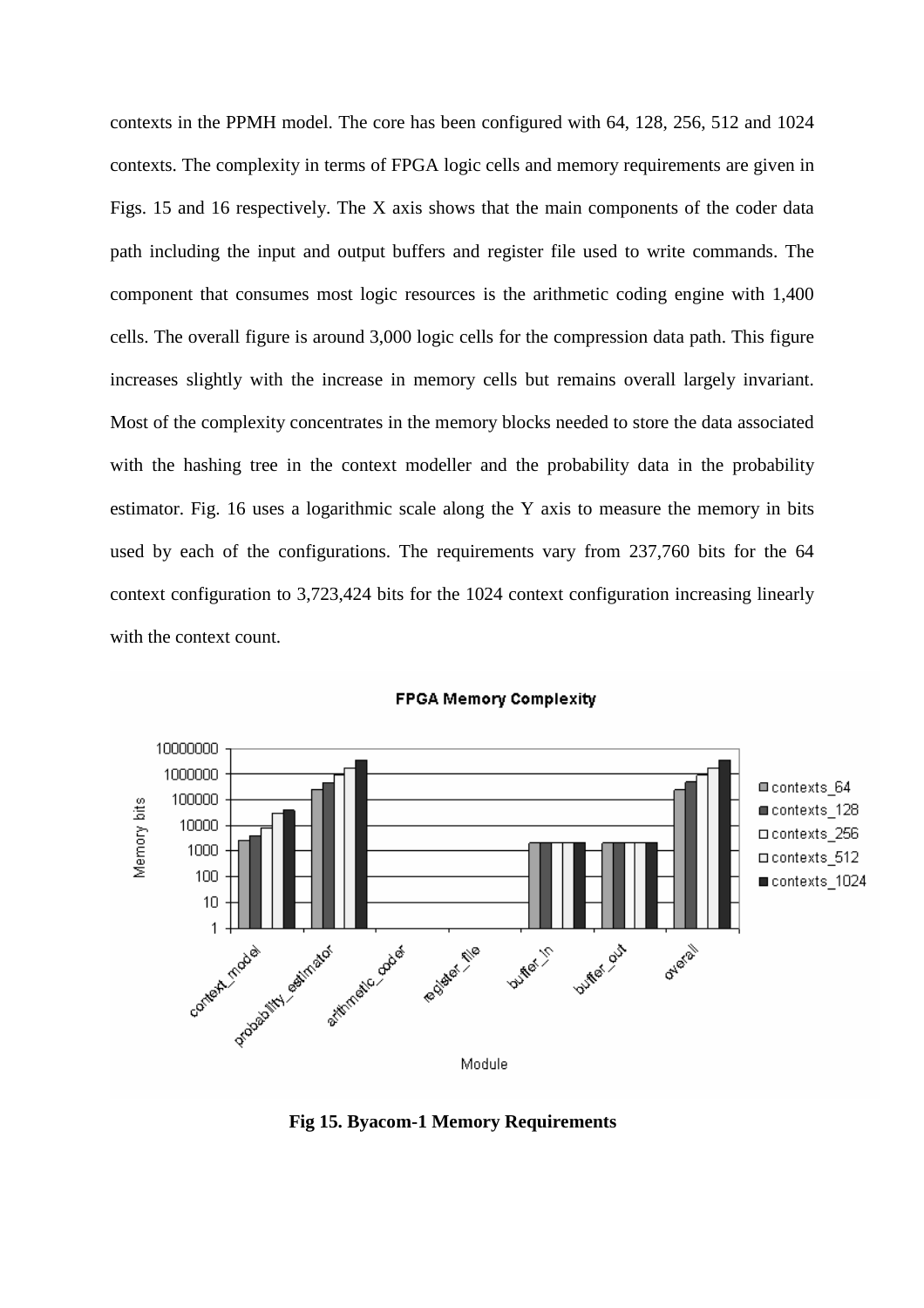#### **FPG ALC Complexity**



**Fig 16. Byacom-1 Logic Cell Requirements** 

The device used in this work is the EP1S80F1020C5 with total memory resources of 7 Mbits so the larger configuration uses around 50% of the memory available. The clock rate for all the configurations remains almost constant at 70 MHz (69.7 MHz for the largest configuration to 71 MHz for the smallest configuration). This clock rate is remarkably constant despite the increase in used memory blocks that could complicate routing and degrade performance. We have observed that the Trimatrix memory is an enabling microarchitectural feature for this memory intensive core. The large memory blocks enable the packing of the logic and memory in a reduced area. Experiments conducted using another state-of-the-art FPGA family that only includes a single type of embedded memory block of 18 Kbits showed a significant performance degradation as context population increases. The reason is that the memory blocks are spread over the silicon die and long wires are needed to route logic and memory reducing the achievable clock frequency.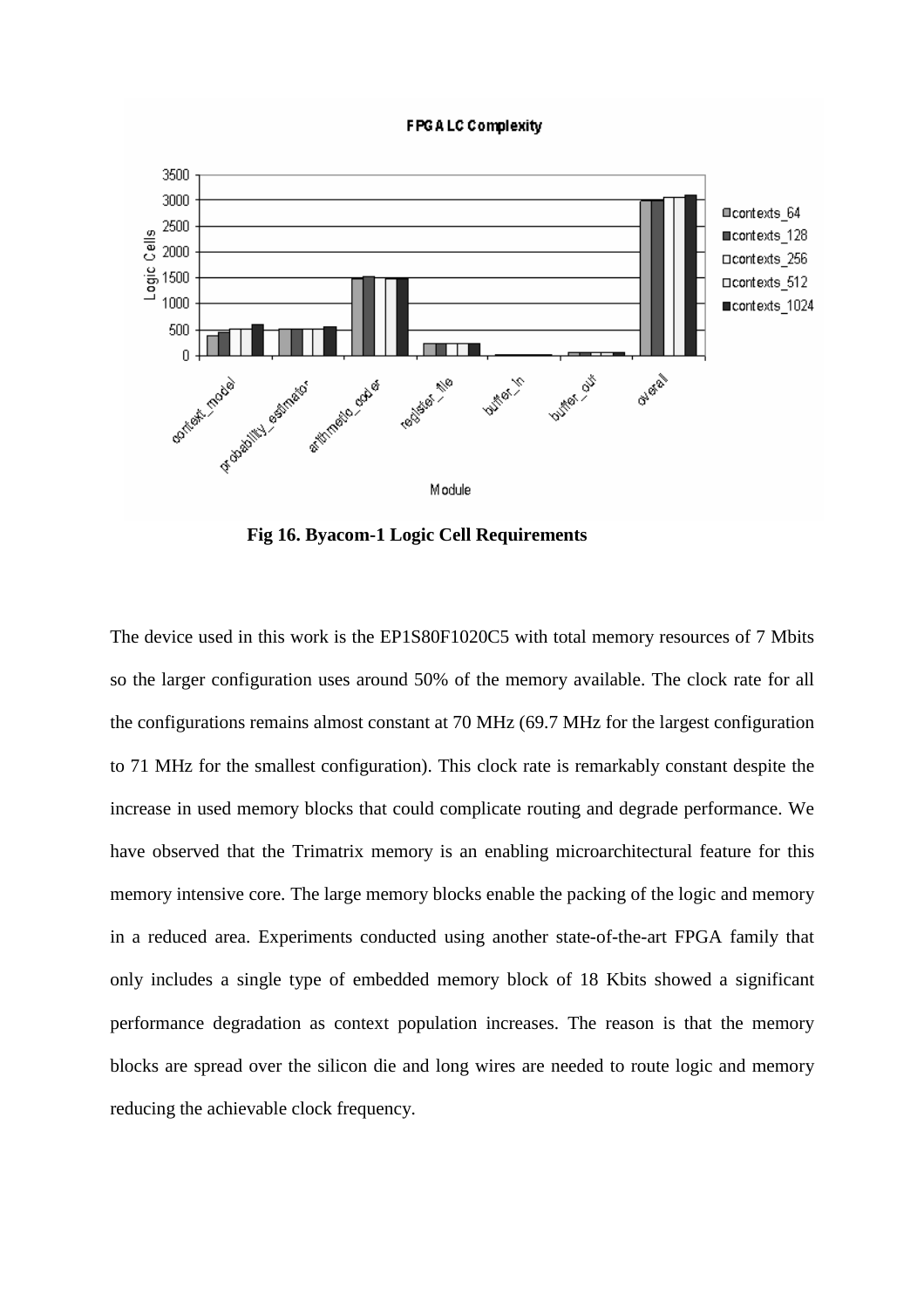## XI. CONCLUSIONS

This paper has presented the hardware-amenable PPMH statistical algorithm for lossless compression of general data. The hardware architecture and implementation of the compression data path have also been developed. The decompression data path is currently under development and will be presented in future work. The IP core has been targeted to a high-density FPGA family where a clock ratio of 70 MHz has been achieved resulting in a throughput of 50 Mbits/second. An analysis of the compression performance has shown to be competitive with the best software-based statistical algorithms and superior to current dictionary-based methods. Throughput is 2 orders of magnitude higher than software-based statistical algorithms running on a typical embedded microprocessor. The core is implemented using a low logic cell count but it is memory intensive with several megabits of memory needed for optimal performance on large block sizes. This technology could be very beneficial in a reconfigurable system where memory can be shared between different processing functions. The main memory blocks used by the probability estimator are standard single-port SRAM memories and modern SoCs can routinely accommodate several megabits of them. The selected FPGA technology offers enough embedded memory for a reasonably large 1024 context implementation. Future FPGAs will enable larger context population configurations. The IP has been designed parametrically so configurations can be generated at compile-time by changing some constants in the RTL description. Future work includes research into multiprocessing variants and the extension of the parametric model to be able to target efficiently 2-dimensional data such as that presented in medical or space imagery. Future work will also look into adding preprocessing stages based on predictive coding for image data. We will also like to investigate the configuration of different alphabet sizes extending the current byte-based alphabets to multiple-bit alphabets for lossless compression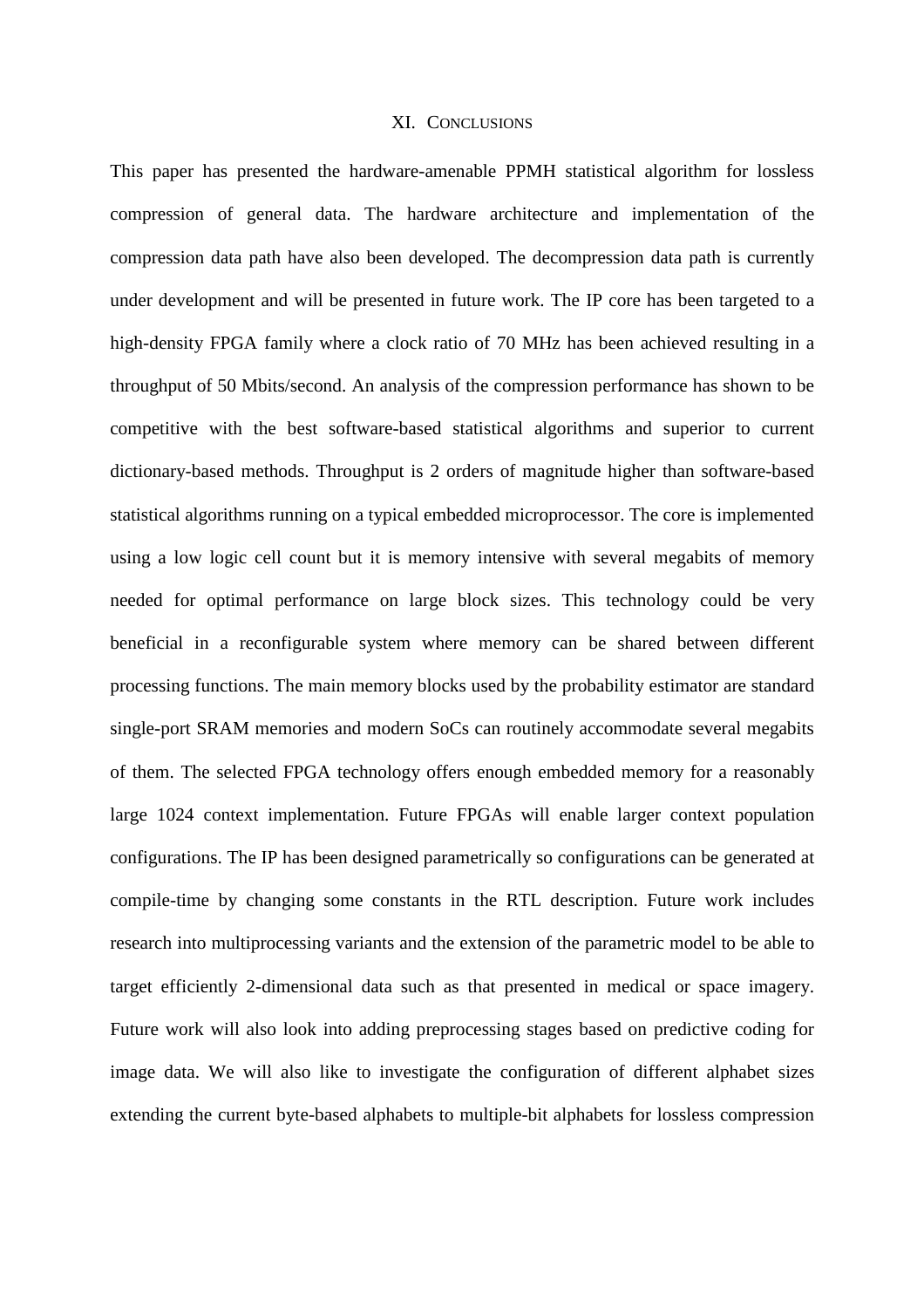of scientific data obtained from high-resolution analogue-to-digital converters. Executables and information can be obtained at www.byacom.co.uk.

- 1. G. Lawton, 'New Technologies Place Video in Your Hand', IEEE Computer, Vol. 34, No. 4, pp. 14-17, 2001.
- 2. S.Vassiliadis, G. Kuzmanov, S. Wong, 'MPEG-4 and the New Multimedia Architectural Challenges', Proc.  $15<sup>th</sup>$  International Conference on Systems for Automation of Engieering and Research (SAER-2001), pp. 24-31, Bulgaria, 2001.
- 3. R. V. Cox, P. Kroon, 'Low Bit Rate Speech Coders for Multimedia Communications', IEEE Communications Magazine, Vol. 34, No. 12, pp. 34-41, 1996.
- 4. M. Nelson, J. Gailly, 'The Data Compression Book', 2nd edition, M&T Books, New York, NY 1995.
- 5. J.M.Cheng, L.M.Duyanovich, 'Fast and Highly Reliable IBMLZ1 Compression Chip and Algorithm for Storage',Hot Chips VII Symposium, August 14-15, pp. 155-165, 1995.
- 6. 'AHA3521 40 Mbytes/s ALDC Data Compression Coprocessor IC', Product Brief, Advanced Hardware Architectures Inc, 2635 Hopkins Court, Pullman, WA, 1997.
- 7. '9600 Data Compression Processor', Data Sheet, Hi/fn Inc, 750 University Avenue, Los Gatos, CA, 1999.
- 8. J.Ziv, A.Lempel, ' A Universal Algorithm for Sequential Data Compression' IEEE Trans. Inf. Theory, Vol. IT-23, pp. 337-343, 1977.
- 9. J. Ziv, A. Lempel, 'Compression of Individual Sequences Via Variable Rate Coding', IEEE Transactions on Information Theory, Vol. IT-24, pp. 530-536, 1976.
- 10. A.Moffat, N.Sharman, I.Witten, T.Bell, 'An Empirical Evaluation of Coding Methods for Multi-symbol Alphabets', Information Processing & Management, Vol. 30, No. 6, pp. 791-804, 1994.
- 11. C. Bloom, 'Solving the Problems of Context Modelling', http://www.cbloom.com/papers/index.html, 1998.
- 12. M. J. Slattery, J. L. Mitchell, 'The Qx-Coder', IBM Journal of Research and Development, Vol. 42, No. 6, pp. 767-784, 1998.
- 13. S..Kuang, J. Jou, Y. Chen, 'Dynamic pipeline design of an adaptive binary arithmetic coder', IEEE Trans. on Circuits and Systems-II: Analog and Digital Signal Processing, Vol. 48, No. 6, pp. 813 –825, Sep 2001.